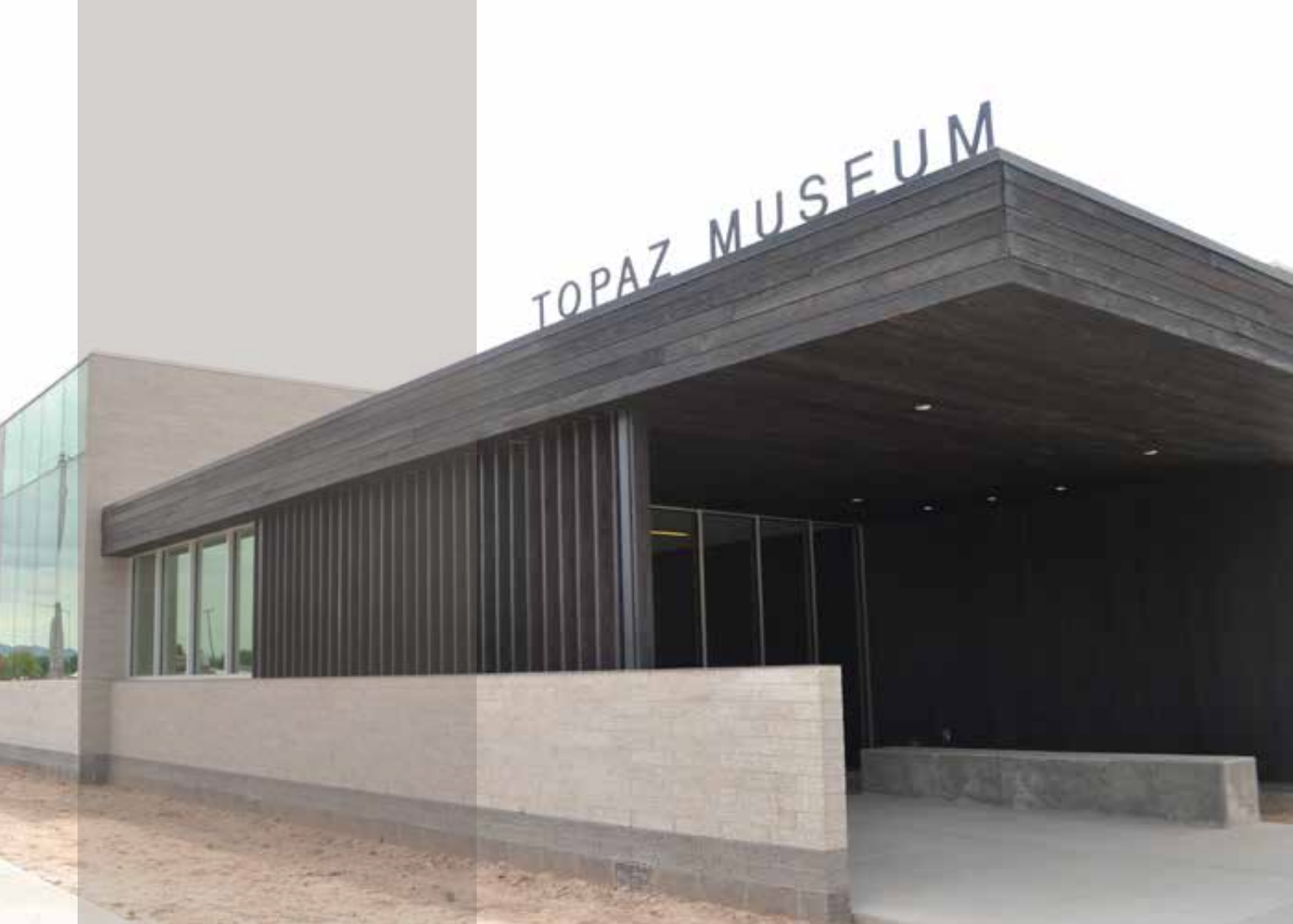The Utah Division of Arts & Museums invites you to discover Utah's museums through a variety of exhibits and programs our museums have to offer. Over 260 Utah museums offer you a rich and diverse experience in a wide range of subjects, from art, culture, and history to science, botanical gardens, and zoos.

This directory has divided Utah Museums into six regions with cities listed alphabetically in each region:

Wasatch Front Northern Eastern West Desert Central Southwest

For additional information on Utah's museums, please see the Utah Museums Association website: utahmuseums.org

For museum resources, please visit the Utah Division of Arts & Museums website: museums.utah.gov

Utah Division of Arts & Museums | 617 E South Temple, SLC, UT 84102 | (801) 245-7288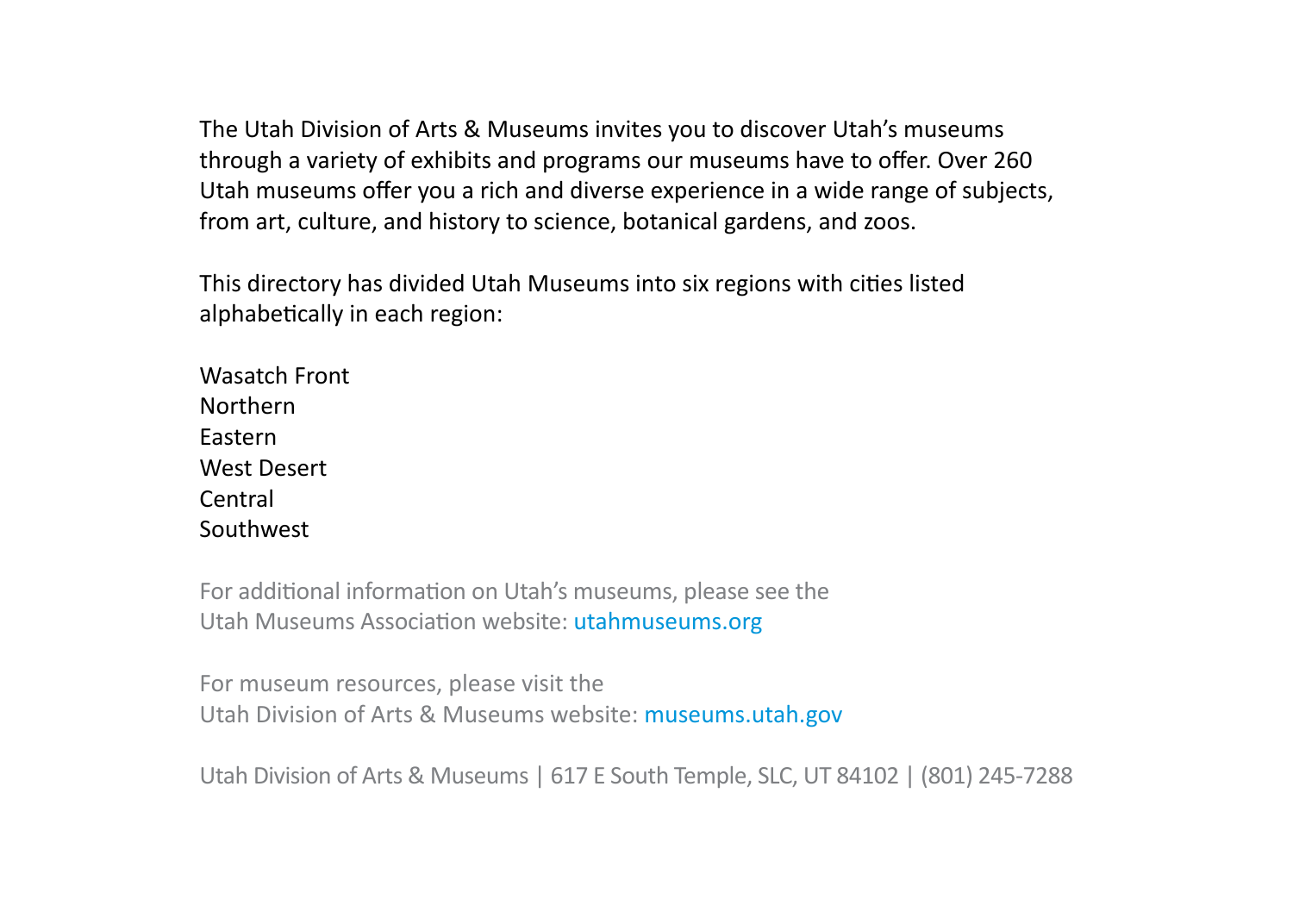**ALPINE Alpine Historic DUP Relic Hall Museum HISTORY**  50 North Main | Alpine, 84004

**AMERICAN FORK American Fork DUP Museum** | **HISTORY** 50 South 100 East | American Fork, 84003

## **BOUNTIFUL**

**Bountiful/Davis Art Center | ART** 90 North Main Street | Bountiful, 84010

(801) 295-3618 bdac.org

## **Bountiful Historical Museum | HISTORY**

845 South Main, Ste 5B | Bountiful, 84010 bountifulutah.gov/historicalcommission

## **Jeremiah Willey DUP Cabin | HISTORY**

745 South Main Street | Bountiful, 84010

## **CENTERVILLE Centerville DUP Cabin | HISTORIC SITE** 300 East 100 South | Centerville, 84014

## **Thomas Whitaker Home | HISTORIC SITE**

168 North Main | Centerville, 84014 (801) 335-8843 centervilleut.net/parks.museum.html

#### **DRAPER**

## **Draper Historical Society Museum | HISTORY**

1020 East Pioneer Road | Draper, 84020 (801) 495-3476 draperhistoricalsociety.org

## **Loveland Living Planet Aquarium | AQUARIUM**

12033 South Lone Peak Parkway Draper, 84020 | (801) 355-3474 thelivingplanet.com

#### **Sorenson Home Museum | HISTORIC SITE**

12597 South 900 East | Draper, 84020 (801) 572-3021

## **FAIRFIELD**

## **Camp Floyd/Stage Coach Inn State Park HISTORIC SITE**

18035 West 1540 North | Fairfield, 84013 (801) 768-8932 campfloyd.utah.gov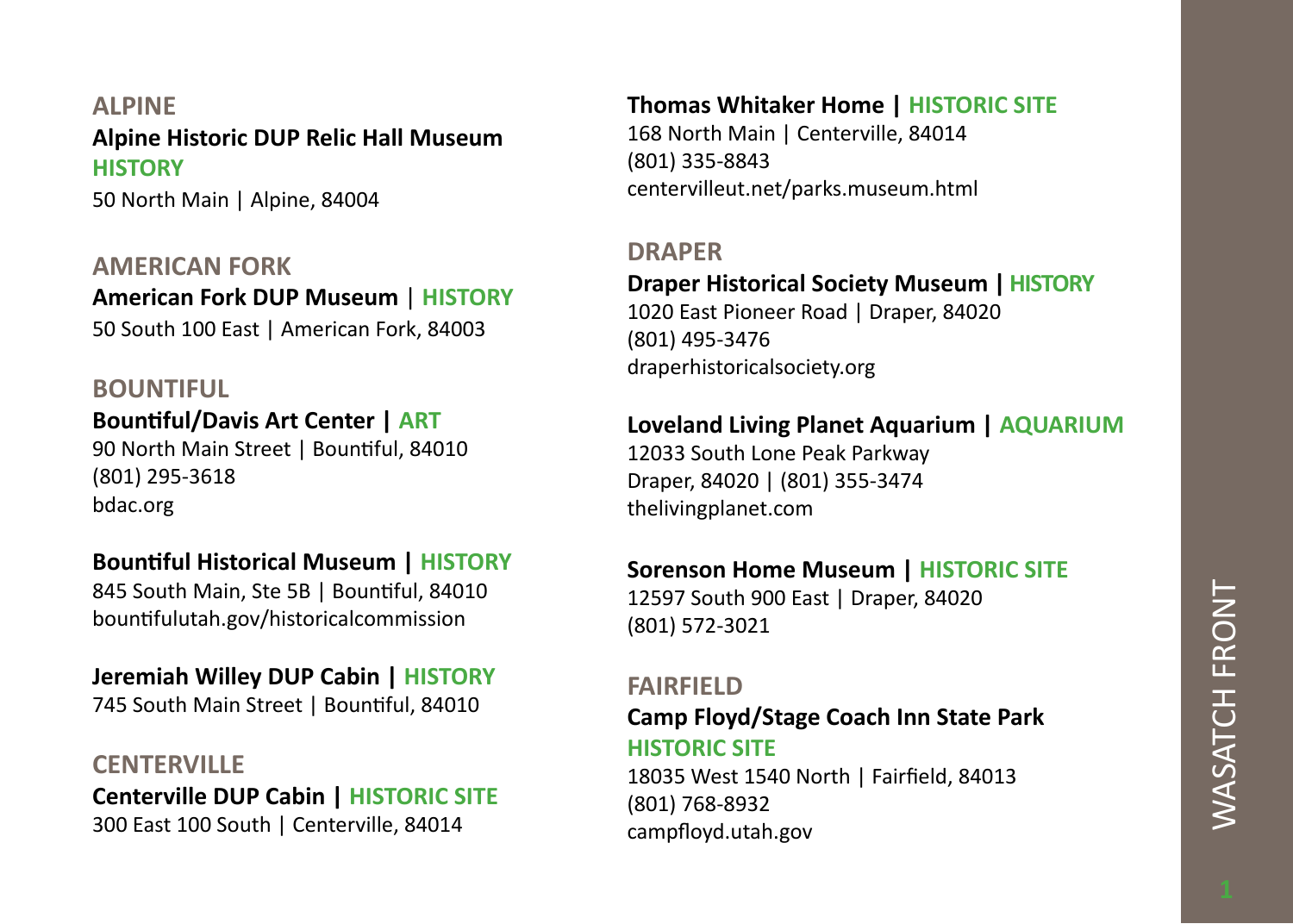#### **FARMINGTON**

## **Charles Penrose Cabin DUP Museum HISTORY**

272 North Main Street | Farmington, 84025

#### **Farmington Historical Museum | HISTORY**

144 East Fort Street | Farmington, 84025 (801) 451-4850 | farmingtonmuseum.com

## **S&S Shortline Train Park and Museum**

**RAILROAD**

577 North 1525 West | Farmington, 84037 (801) 451-0222 visitdavisareautah.com/attractions/ssrailroad.htm

**HIGHLAND Highland DUP Cabin | HISTORY** 5381 West 10400 North | Highland, 84003

## **HILL AIR FORCE BASE**

#### **Hill Aerospace Museum | Aviation**

7961 Wardleigh Road | Hill Air Force Base, 84056 (801) 777-6868 | aerospaceutah.org

#### **KAYSVILLE**

#### **Utah State University Botanical Center BOTANICAL Garden**

725 South Sego Lily Drive | Kaysville, 84037 (801) 593-8969 utahbotanicalcenter.org

## **LAYTON**

#### **Heritage Museum of Layton | HISTORY**

403 North Wasatch Drive | Layton, 84041 (801) 336-3930 laytoncity.org/public/Museum/default.aspx

## **Layton/Kaysville DUP Museum | HISTORY**

403 North Wasatch Drive | Layton, 84041

#### **LEHI**

#### **John Hutchings Museum of Natural History NATURAL HISTORY**

55 North Center Street Lehi, 84043 | (801) 768-7180 hutchingsmuseum.org

#### **Lehi DUP Museum | HISTORY** 50 North Center Street | Lehi, 84043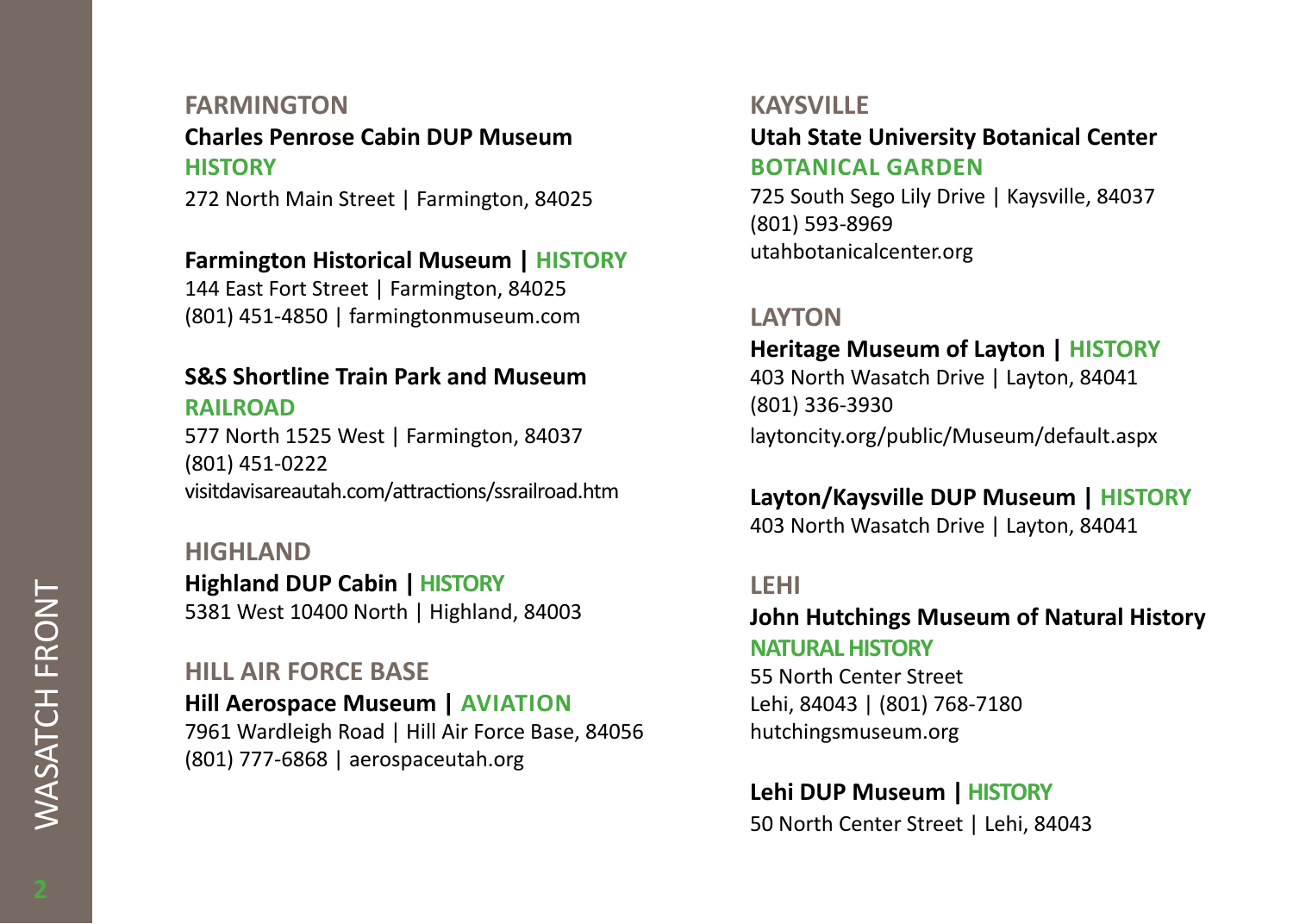## **Museum of Ancient Life | PALEONTOLOGY**

2929 Thanksgiving Way | Lehi, UT 84043 (801) 766-5030 thanksgivingpoint.org/visit/museumofancientlife

## **Museum of Natural Curiosity | CHILDREN'S**

3605 Garden Dr | Lehi, UT 84043 (801) 768-2300 thanksgivingpoint.org/visit/museumofnatural curiosity

#### **MAGNA**

## **Magna Ethnic & Mining Museum | HISTORY**

9056 West Magna Main Street Magna, 84044 | (801) 810-4070 utahethnicandminingmuseumofmagna.com

## **MAPLETON**

# **Mapleton Historical Museum | HISTORY**

370 North 1600 West | Mapleton, 84664

#### **MIDVALE**

# **Hawaiian Cultural Center | CULTURAL**

741 West Smelter Street Midvale, 84047 | (801) 562-5642

## **Midvale Drown Cabin | HISTORY**

7700 South 750 West Midvale, 84047

#### **Midvale Historical Society & Museum HISTORY**

7697 South Main Street | Midvale, 84047 (801) 569-8040 | midavalecity.org

## **MURRAY**

## **Murray City Museum | HISTORY** 5025 South State, Ste 100 Murray, 84107 | (801) 264-2589 murray.utah.gov/index.aspx?NID=290

#### **NORTH OGDEN**

## **North Ogden Historical Museum | HISTORY**

545 East 2750 North | North Ogden City, 84414 (801) 782-4458 | nohmuseum.org

## **OGDEN**

#### **Eccles Community Art Center | ART**

2580 Jefferson Avenue | Ogden, 84401 (801) 392-6935 |ogden4arts.org/home/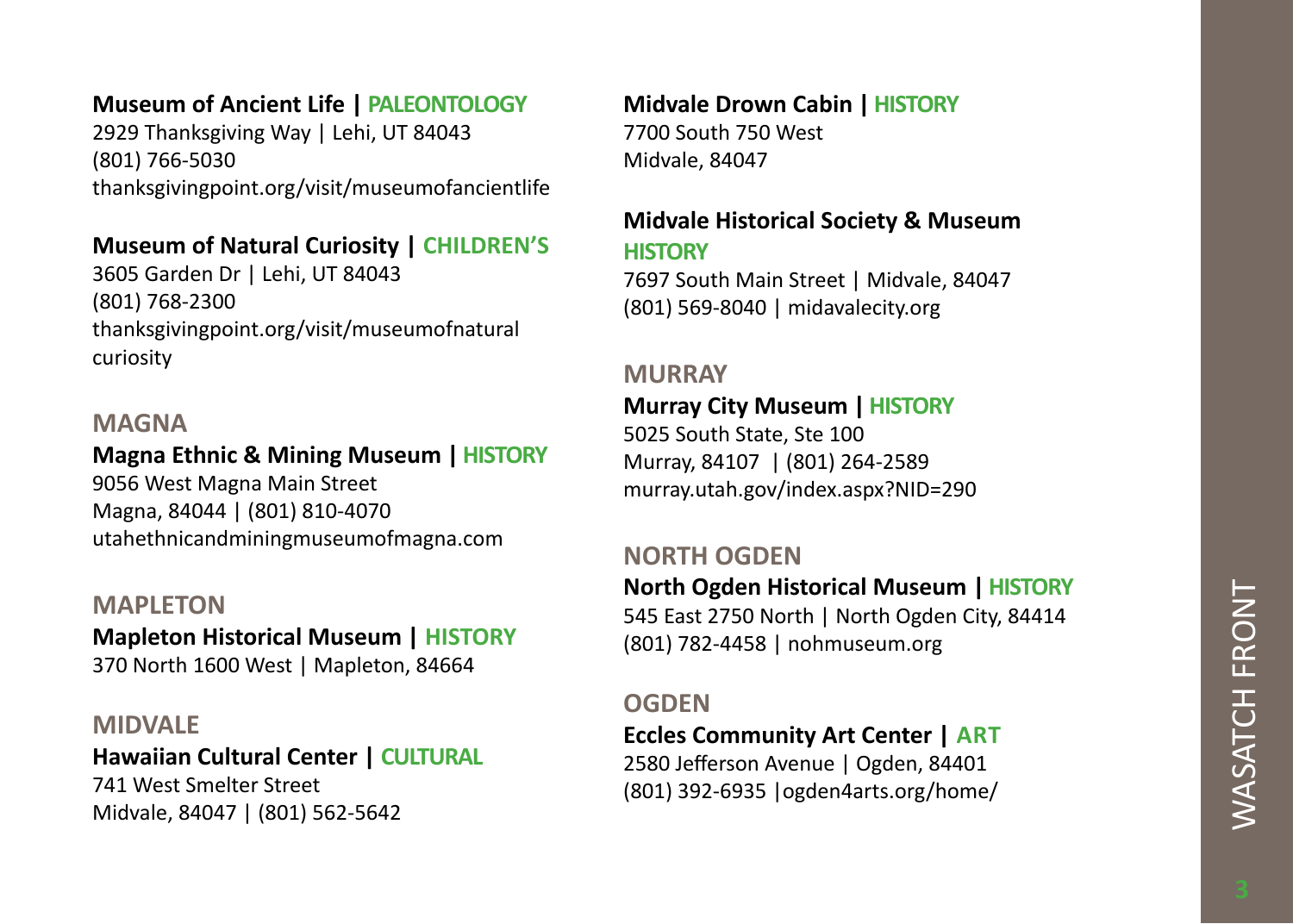#### **Fort Buenaventura | HISTORIC SITE**

2450 A Avenue | Ogden, 84401 (801) 399-8491 | co.weber.ut.us/parks/fortb/

#### **Mary Elizabeth Dee Shaw Gallery | ART**

3964 West Campus Drive | Ogden, 84408 (801) 626-6420 | weber-edu-dova.org/shawgallery/

#### **Ogden Botanical Garden | BOTANICAL GARDEN**

1750 Monroe Blvd | Ogden, 84401 (801) 399-8200 | ogdenbotanicalgardens.org

#### **Ogden George S. Eccles Dinosaur Park & Elizabeth Stewart Natural History Museum PALEONTOLOGY**

1544 East Park Blvd | Ogden, 84401 (801) 393-3466 | dinosaurpark.org

#### **Ogden Nature Center | NATURE**

966 West 12th Street | Ogden, 84404 (801) 621-7595 | ogdennaturecenter.org

#### **Ogden Union Station Foundation and Museum HISTORY**

2501 Wall Avenue | Ogden, 84401 (801) 393-9890 | theunionstation.org

#### **Ott Planetarium** | **PLANETARIUM**

1551 Edvalson Street | Ogden, 84403 (801) 626-6871 | weber.edu/planetarium

#### **Treehouse Children's Museum | CHILDREN'S**

347 East 22nd Street | Ogden, 84401 (801) 394-9663 | treehousemuseum.org

#### **Weber County DUP and Miles Goodyear Cabin HISTORY**

2104 Lincoln Avenue | Ogden, 84401 weberdupmuseum.org

#### **Weber State Museum of Natural Science**

#### **NATURAL HISTORY**

1550 Edvalson Street | Ogden, 84408 (801) 626-6160

#### **OREM**

#### **Nielsen's Grove Museum | HISTORY** 2000 South Sandhill Road | Orem, 84057 (801) 874-4818

**Orem DUP Museum | HISTORY** 745 South State Street | Orem, 84058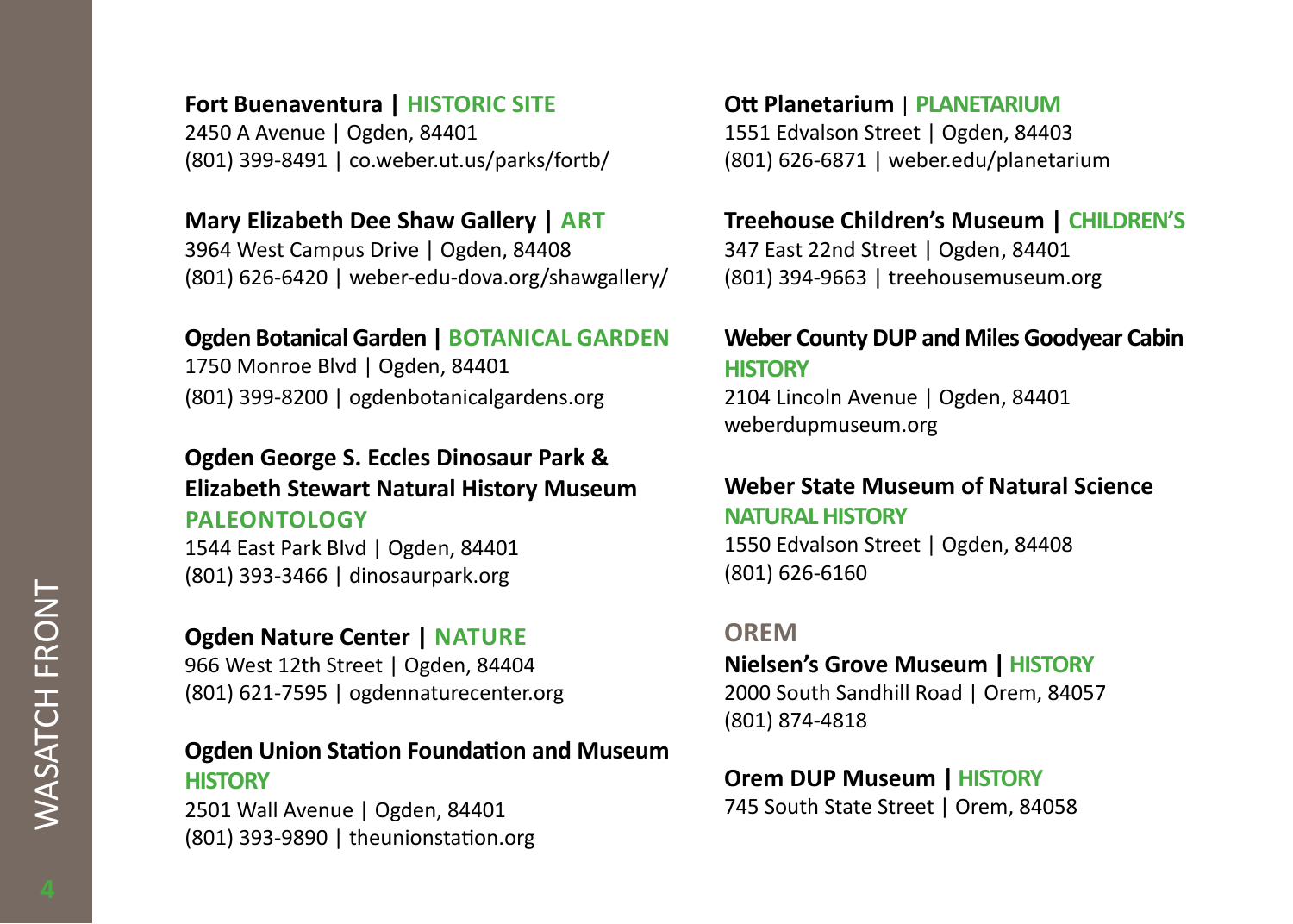#### **Orem Heritage Museum | HISTORY**

745 South State Street | Orem, 84058 (801) 225-2569 scera.org/contents/view/17/museum.html

#### **UVU Woodbury Art Museum | ART**

575 University Parkway #250 | Orem, 84097 (801) 863-4200 | uvu.edu/museum

## **PARK CITY**

**Alf Engen Ski Museum | HISTORY** 3419 Olympic Parkway | Park City, 84098 (435) 658-4240 | engenmuseum.org

## **Kimball Art Center | ART**

1401 Kearns Avenue | Park City, 84060 (435) 649-8882 | kimballartcenter.org

## **Park City Museum | HISTORY**

528 Main Street | Park City, 84060 (435) 649-7457 | parkcityhistory.org

#### **PAYSON**

**Payson South County DUP Museum & Log Cabin | HISTORY**  439 South State Street | Payson, 84651

## **Peteetneet Museum and Cultural Arts Center HISTORY**

10 North 600 East | Payson, 84651 (801) 465-9427 | peteetneetmuseum.org

**PLAIN CITY Plain City Camp DUP & John Carver Cabin HISTORY** 2223 North 4300 West | Plain City, 84404

# **PLEASEANT GROVE**

**Old Bell School DUP Museum & Log Cabin | HISTORY** 80 South 100 East | Pleasant Grove, 84062

## **PROVO**

**BYU Museum of Art | ART** North Campus Drive | Provo, 84602 (801) 422-8287 | moa.byu.edu

## **BYU Monte L Bean Life Science Museum | SCIENCE**

645 East 1430 North | Provo, 84602 (801) 422-5050 | mlbean.byu.edu

#### **BYU Museum of Paleontology GEOLOGY/PALEONTOLOGY**

1683 North Canyon Road; BYU | Provo, 84602 (801) 422-3680 | geology.byu.edu **5**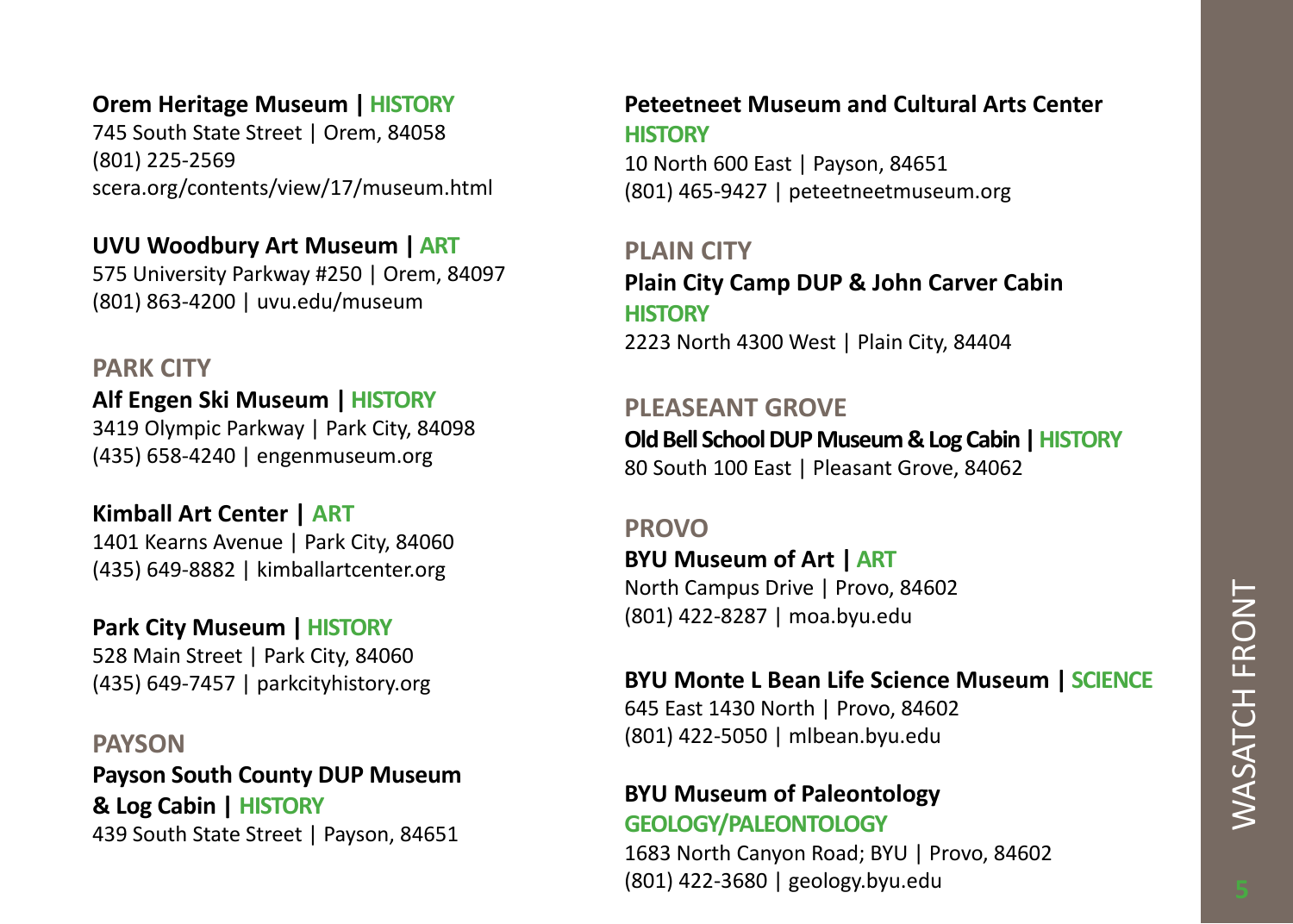#### **BYU Museum of Peoples & Cultures ANTHROPOLOGY**

2201 North Canyon Road | Provo, 84604 (801) 422-0020 | mpc.byu.edu

#### **Crandall Historical Printing Museum |HISTORY**

275 East Center Street | Provo, 84606 (801) 377-7777 | crandallmuseum.org

#### **Provo DUP Museum |HISTORY**

North Park 500 North 500 West | Provo, 84601

#### **Provo Sons of Utah Pioneers Museum |HISTORY**

2343 North 1000 East| Provo, 84604 (801) 375-9299 sonsofutahpioneers.org/pioneer-museums

#### **Provo Pioneer Village | HISTORY**

500 West 600 North | Provo, 84601 (801) 375-9299 | provopioneervillage.org

#### **Utah State Hospital Historical Museum HISTORY**

1300 East Center Street | Provo, 84606 (801) 344-4400 | ush.utah.gov/historical\_museum.html

#### **SALEM**

**Salem DUP Museum/Mt. Loafer Camp Log Cabin HISTORY** 301 South 300 West | Salem, 84653

## **SALT LAKE CITY Beehive House | HISTORY** 67 East South Temple | Salt Lake City, 84111 (801) 240-2681

#### **Chase Home Museum of Utah Folk Arts | ART**

Liberty Park | Salt Lake City, 84102 (801) 533-5760 | artsandmuseums.utah.gov

## **Church History Museum | HISTORY** 45 North West Temple | Salt Lake City, 84150 (801) 240-4615 | lds.org/museum

## **Clark Planetarium | PLANETARIUM**

110 South 400 West | Salt Lake City, 84101 (801) 456-7827 | clarkplanetarium.org

## **Classic Cars International | HISTORY**

355 West 700 South | Salt Lake City, 84101 (801) 322-5509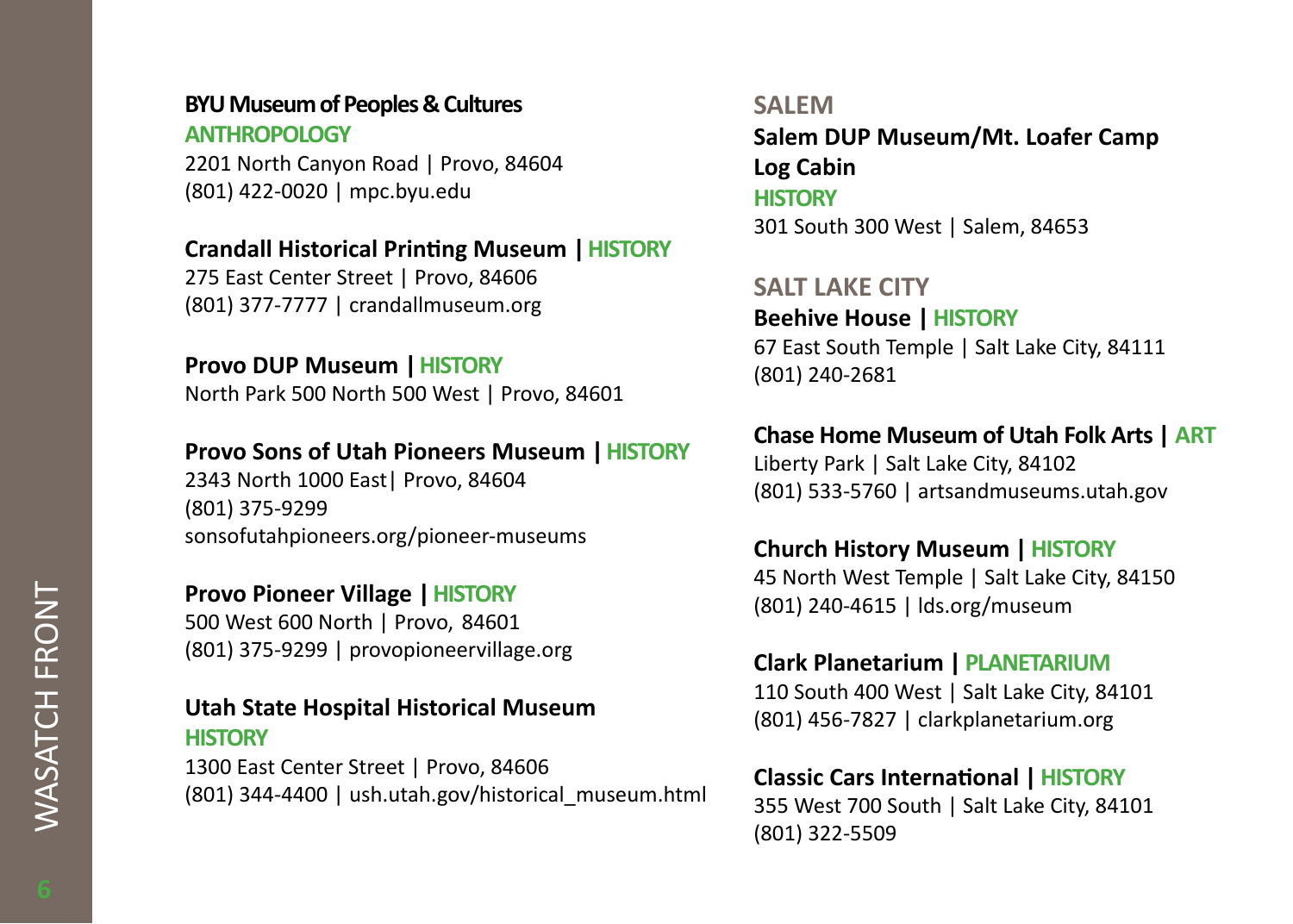444 West 100 South | Salt Lake City, 84101 (801) 456-5437 | discoverygateway.org

## **Fort Douglas Military Museum | MILITARY**

32 Potter Street | Salt Lake City, 84113 (801) 581-1251 | fortdouglas.org

## **Gilgal Gardens and Sculpture Park | HISTORY**

749 East 500 South | Salt Lake City, 84102 gilgalgarden.org

## **Hellenic Cultural Museum | HISTORY**

279 South 300 West | Salt Lake City, 84101 (801) 359-4163 | pahh.com/hca/museum.html

## **The Leonardo | SCIENCE**

209 East 500 South | Salt Lake City, 84110 (801) 531-9800 | theleonardo.org

#### **Natural History Museum of Utah NATURAL HISTORY**

301 Wakara Way | Salt Lake City, 84108 (801) 581-6927 | umnh.utah.edu

## **Pioneer Memorial Museum | HISTORY**

300 North Main Street | Salt Lake City, 84103 (801) 532-6479 | dupinternational.org

## **Price Family Holocaust Memorial Garden HISTORY**

I J & Jeanne Wagner Jewish Community Center 2 North Medical Drive | Salt Lake City, 84113 (801) 581-0098 slcjcc.org/price-family-holocaust-memorial-garden

## **Red Butte Garden and Arboretum | GARDEN**

300 Wakara Way | Salt Lake City, 84108 (801) 581-4747 | redbuttegarden.org

#### **This Is The Place Heritage Park Museum| HISTORY**

2601 East Sunnyside Avenue | Salt Lake City, 84108 (801) 582-1847 | thisistheplace.org

## **Tracy Aviary | ZOOLOGICAL**

589 East 1300 South | Salt Lake City, 84104 (801) 596-8500 | tracyaviary.org

## **Utah's Hogle Zoo | ZOOLOGICAL**

2600 Sunnyside Avenue | Salt Lake City, 84108 (801) 584-1700 | hoglezoo.org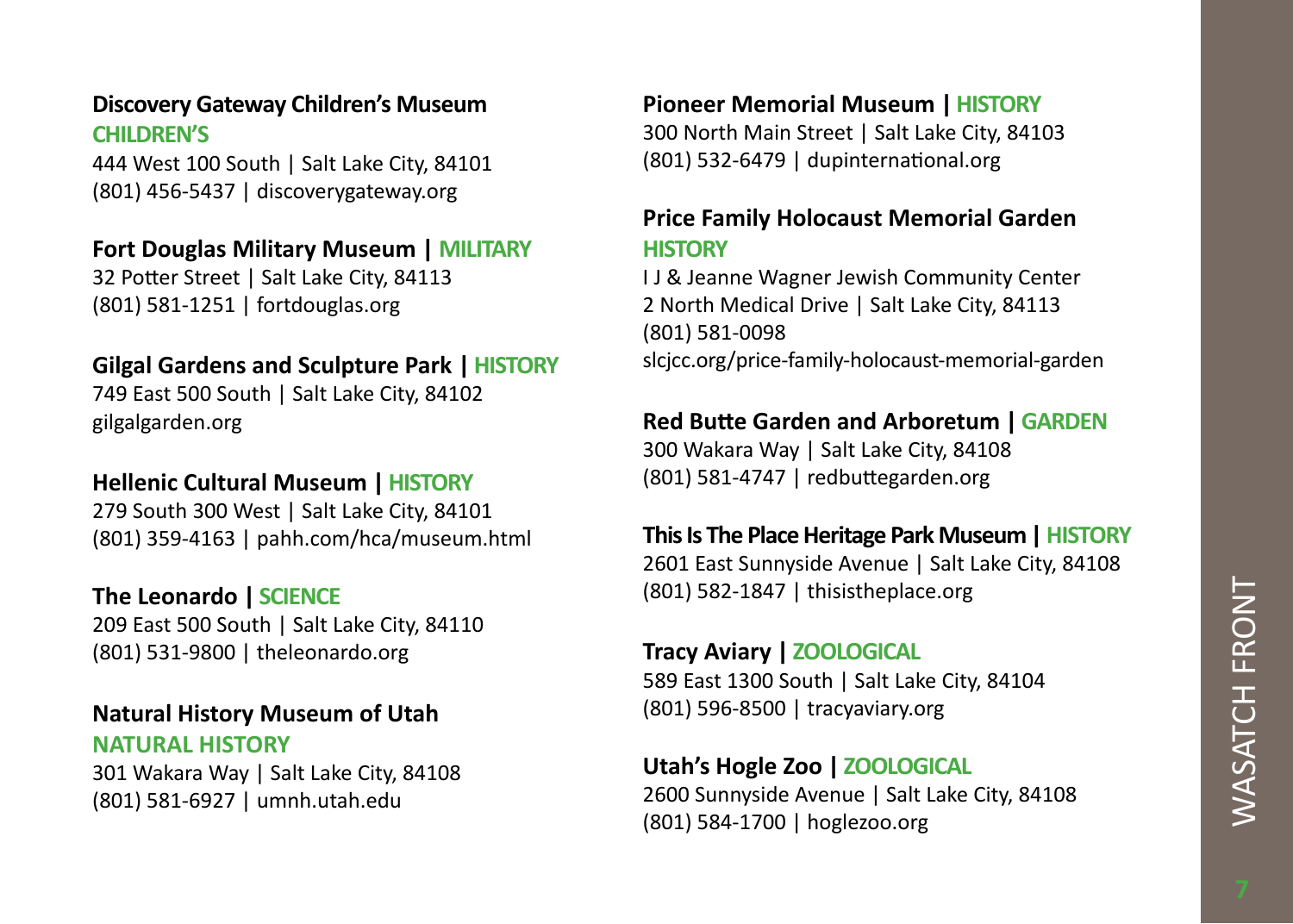#### **Utah Museum of Contemporary Art | ART**

20 South West Temple | Salt Lake City, 84101 (801) 328-4201 | utahmoca.org

## **Utah Museum of Fine Arts | ART**

410 Campus Center Drive | Salt Lake City, 84112 (801) 581-5163 | umfa.utah.edu

#### **Wheeler Historic Farm | LIVING HISTORY**

6351 South 900 East | Salt Lake City, 84121 (385) 468-1755 | wheelerfarm.com

#### **SANDY**

#### **National Model Car Builders Museum | HISTORY** 9460 South 536 West | Sandy, 84094 (801) 523-3683 | themodelcarmuseum.org

**Sandy Museum | HISTORY** 8744 South 150 East | Sandy, 84070 (801) 566-0878 | sandymuseum.org

#### **SANTAQUIN**

#### **Santaquin Chieftain Museum | HISTORY** 100 West 100 South | Santaquin, 84655 (801) 754-3910

## **SOUTH JORDAN**

## **Gale Center of History & Culture | HISTORY**

10300 South Beckstead Lane | South Jordan, 84095 (801) 254-3048 | galecenter.org

## **SPANISH FORK | HISTORY**

#### **Spanish Fork DUP Museum**

390 North and Main | Spanish Fork, 84660 southcenterdup.com

#### **SPRINGVILLE**

## **Springville/Mapleton DUP Museum HISTORY**

175 South Main Street | Springville, 84663

#### **Springville Museum of Art | ART**

126 East 400 South | Springville, 84663 (801) 489-2727 | smofa.org

#### **SYRACUSE**

#### **Fielding Garr Ranch | HISTORIC SITE** 4528 West 1700 South | Syracuse, 84075 (801) 554-9253 stateparks.utah.gov/parks/antelope-island/for-educators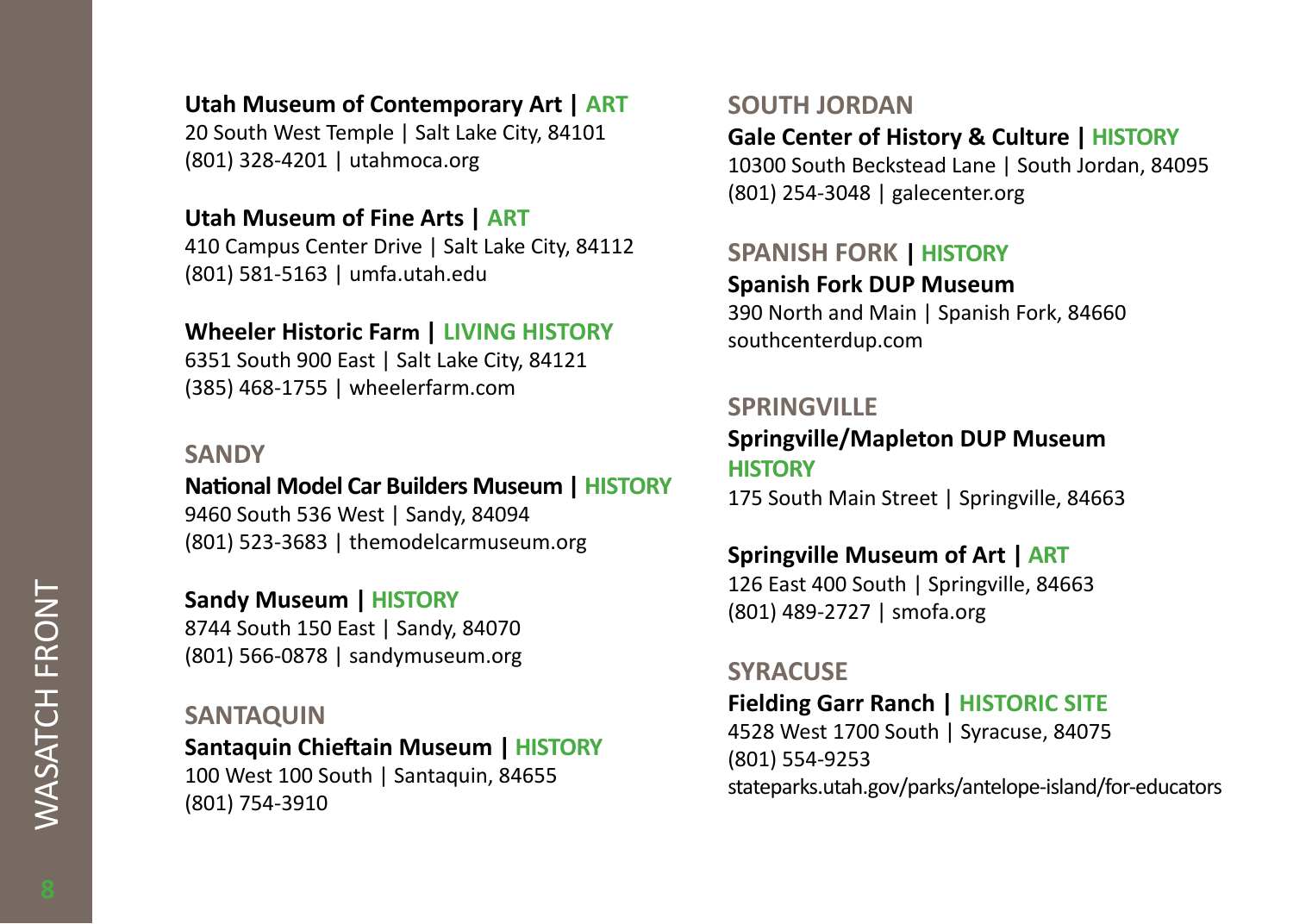## **Syracuse DUP Museum | HISTORY**

1848 West 1700 South | Syracuse, 84075

## **Syracuse Museum & Cultural Center | HISTORY**

1891 West 1700 South | Syracuse, 84075 (801) 825-3633 **syracuseut.com/Community/DiscoverSyracuse/ SyracuseMuseum.aspx**

#### **TAYLORSVILLE**

#### **Taylorsville Bennion Heritage Center | HISTORY**

1488 West 4800 South | Taylorsville, 84123 (801) 281-0631 taylorsvilleut.gov/index.php?module=ibcms&fxn= visitors.heritagecenter

#### **WEST JORDAN**

#### **Conservation Garden Park at Jordan Valley BOTANICAL GARDEN**

8275 South 1300 West | West Jordan, 84088 (801) 565-4300 | conservationgardenpark.org

#### **West Jordan Historical Society and Museum HISTORY**

2053 West 7800 South | West Jordan, 84088 (801) 255-3116 | wjhistory.org

## **WEST VALLEY CITY Utah Cultural Celebration Center CULTURAL**

1355 West 3100 South | West Valley City, 84119 (801) 965-5100 | culturalcelebration.org

**WOODS CROSS**

#### **Woods Cross Hogan Cabin DUP Museum HISTORY**

755 West 1500 South | Woods Cross, 84087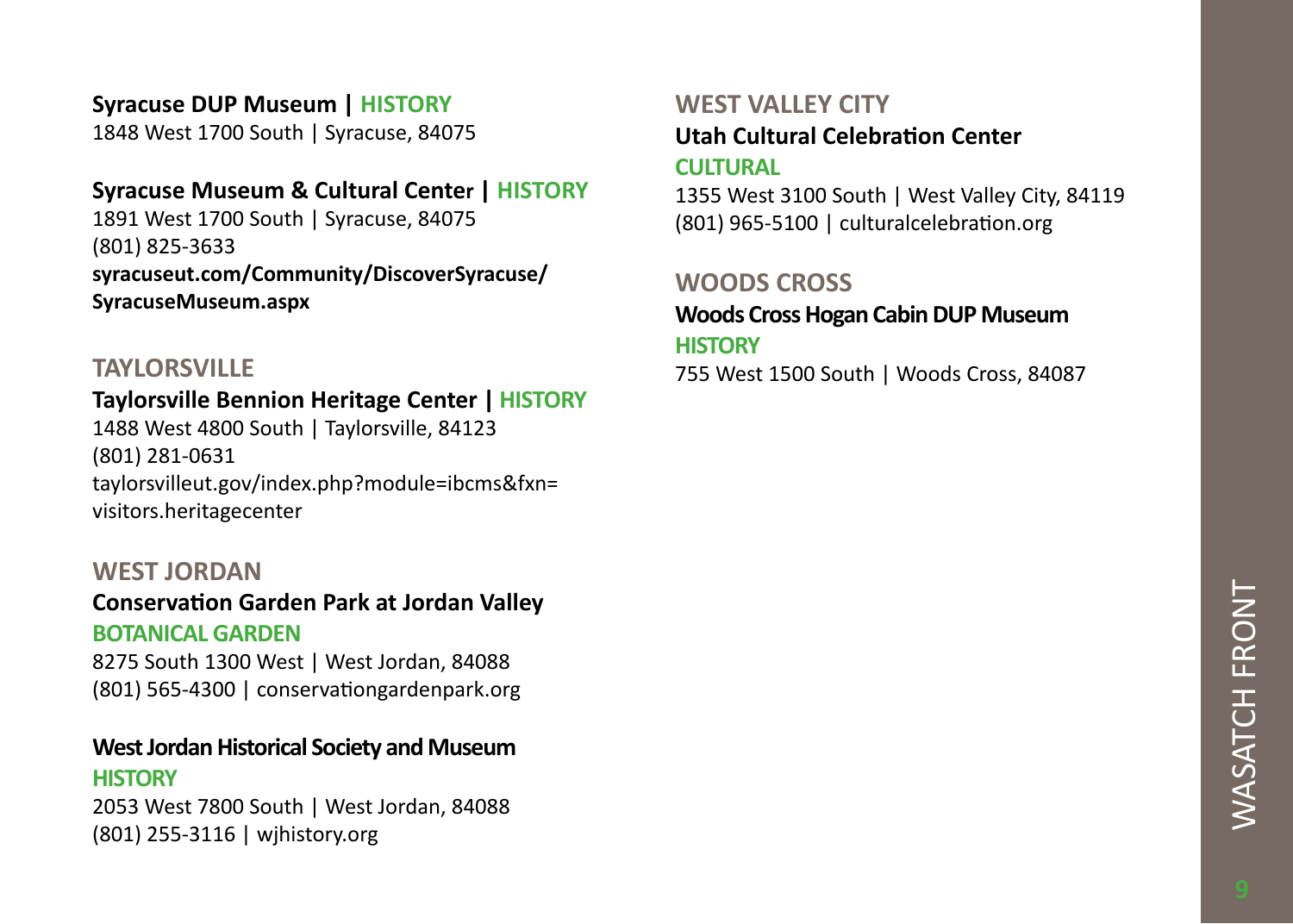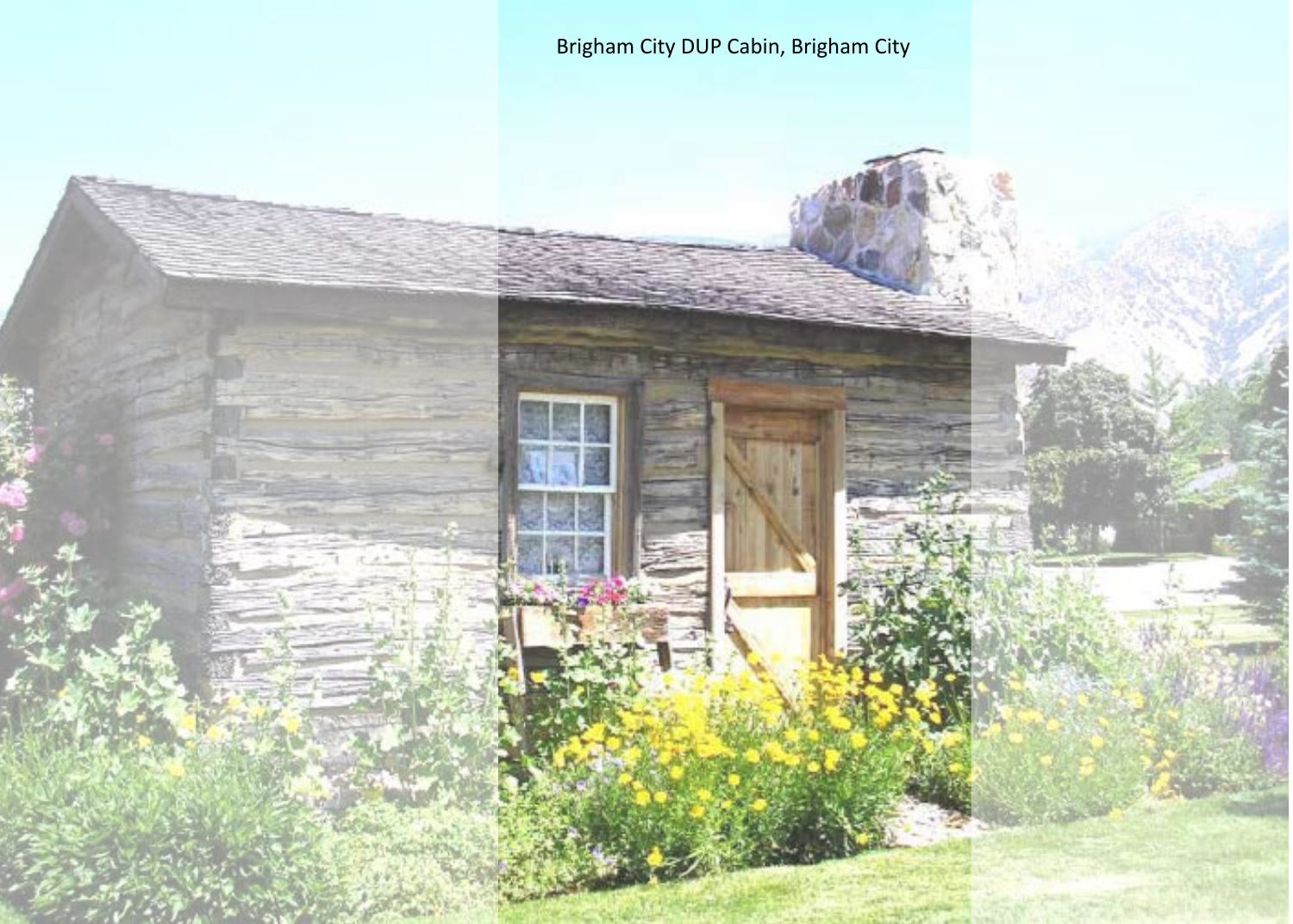**BEAR RIVER Bear River City DUP Pioneer Museum Lars Christensen Cabin HISTORY** 4600 West 5900 North | Bear River, 84713

**BRIGHAM CITY Box Elder Museum of Natural History Hervin Bunderson Center NATURAL HISTORY**  641 East 200 North | Brigham City, 84337 (435) 226-1439 | boxeldermuseum.org

**Brigham City DUP Cabin | HISTORIC SITE** 25 North 300 West | Brigham City, 84302

## **Brigham City Museum of Art & History | ART**

24 North 300 West | Brigham City, 84032 (435) 723-6769 | brighamcitymuseum.org

#### **World of Puppetry Museum | PUPPETS**

58 South 100 West Brigham City, 84337 (435) 723-0740 bcfineartscenter.org/world-of-puppetry-museum **COALVILLE Coalville DUP Museum | HISTORY** 101 South Main Street | Coalville, 84017

**Echo Historical Church and Museum | HISTORY** 60 Temple Lane | Coalville, 84017 (435) 336-3015

#### **Summit County Historical Museum | HISTORY**

60 North Main | Coalville, 84017 (435) 336-3025

#### **HENEFER**

**DUP Henefer Camp Museum | HISTORY** 40 West Center Street | Henefer, 84033

## **HUNTSVILLE**

**Huntsville Historical Museum | HISTORY** 200 South 7400 East | Huntsville, 84317 (801) 745-3240 huntsvilletown.com/huntsville-history-library/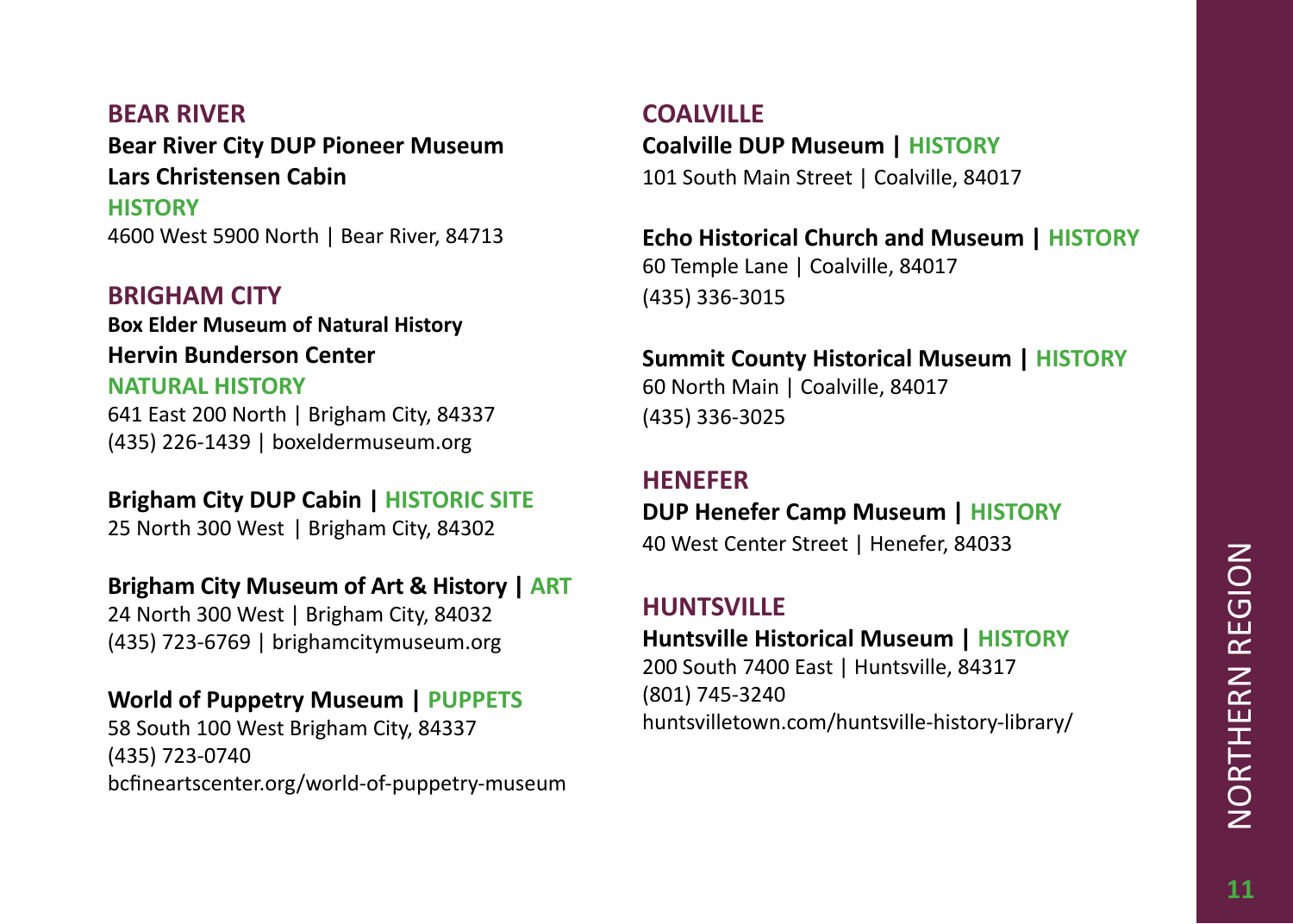#### **HYRUM**

**Hyrum City Museum | HISTORY**

50 West Main Street | Hyrum, 84319 (435) 245-0208 sites.google.com/a/hyrumcity.com/hyrum-city-museum/

#### **LAKETOWN**

**Laketown DUP Relic Hall Camp Ithaca | HISTORY**  185 East 1st Street | Laketown, 84038

#### **LEWISTON**

**Lewiston DUP - Wheeler Cabin | HISTORY** 2550 West 2000 South | Lewiston, 84320

## **LOGAN**

**Cache County DUP Museum | HISTORY** 160 North Main Street | Logan, 84331

#### **Nora Eccles Harrison Museum of Art | ART**

650 North 1100 East | Logan, 84322 (435) 797-0163 | artmuseum.usu.edu/

#### **Stokes Nature Center | NATURAL HISTORY**

2696 East Hwy 89 | Logan, 84323 (435) 755-7545 | logannature.org

## **Utah State University Museum of Anthropology ANTHROPOLOGY** 730 Old Main Hill | Logan, 84321

(435) 797-7545 | usu.edu/anthro/museum/

#### **Willow Park Zoo | ZOOLOGICAL**

419 West 700 South | Logan, 84321 (435) 750-9894 loganutah.org/parks\_and\_rec/willow\_park/index.cfm

#### **MANILA**

## **Daggett County Centennial Museum | HISTORY** 95 North 1st West | Manila, 84046 (435) 784-3210 daggettcounty.org/index.aspx?NID=91

#### **MORGAN**

**Morgan County DUP Museum | HISTORY** 33 North State | Morgan, 84050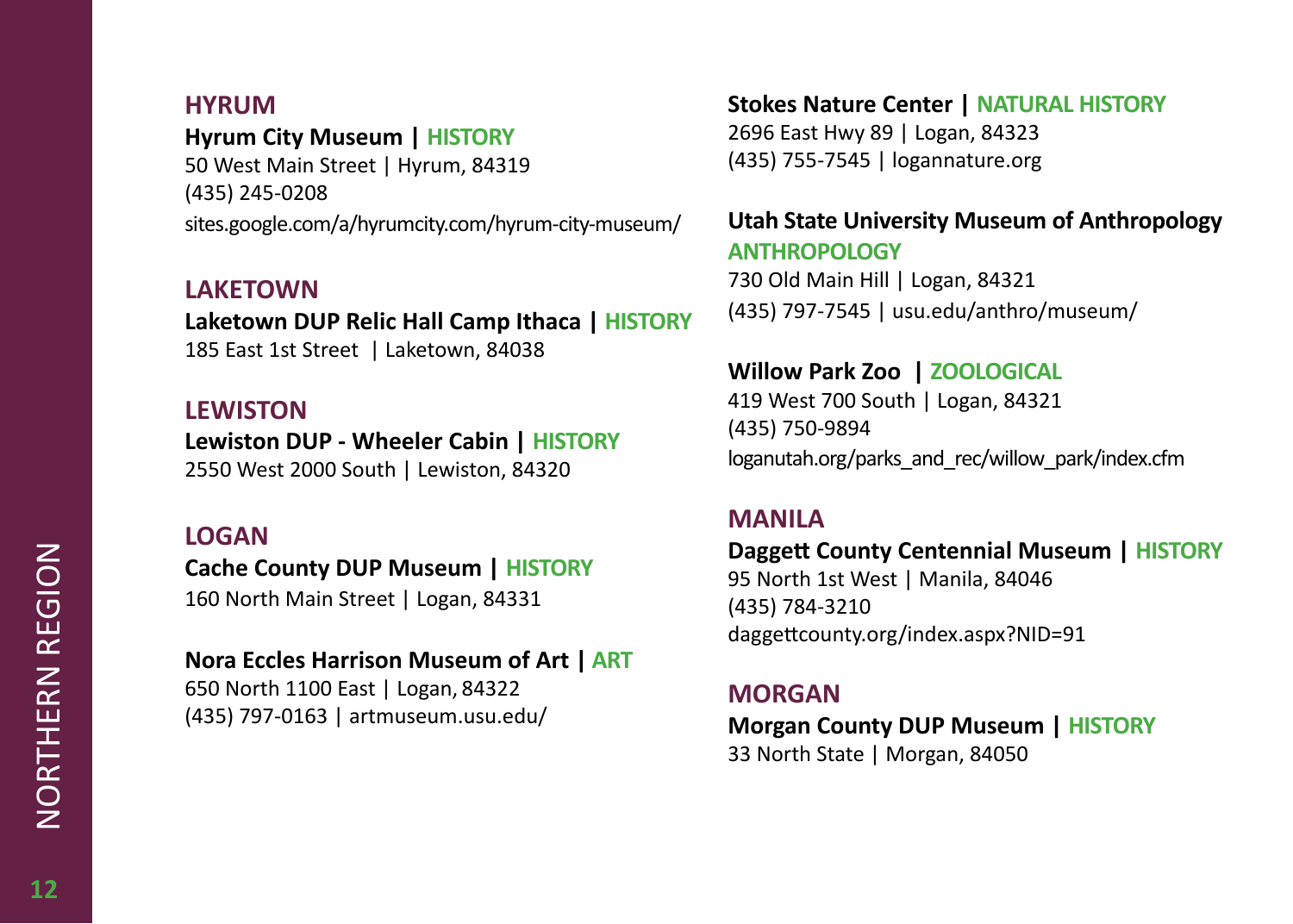**OGDEN Wildlife Rehabilitation Center of Northern Utah | NATURAL HISTORY** 1490 Park Blvd | Ogden, 84401 (801) 814-7888 | wrcnu.org

#### **PARADISE**

**Paradise Sagwich Camp DUP Museum HISTORY**  8980 South 200 West | Paradise, 84328 (435) 245-3549

**RANDOLF Randolph DUP Relic Hall | HISTORY** 155 South 100 East | Randolph, 84064

**RICHMOND Richmond DUP Museum | HISTORY** East Main Street | Richmond, 84333

**Richmond Pioneer Relic Hall DUP Museum HISTORY** 26 South State Street | Richmond, 84333

## **SMITHFIELD**

## **Smithfield Historical Society | HISTORY**

248 West 100 North | Smithfield, 84335 (435) 563-5586 rootsweb.ancestry.com/~utcache/smithfieldhistoricalsociety/index.htm

## **TREMONTON**

**Bear River Valley Museum | HISTORY** 11 East Main | Tremonton, 84301

## **Holmgren Historical Farm & Gardens HISTORY**

460 North 300 East | Tremonton, 84302 (435) 279-0072 | holmgrenhistoricalfarm.org

**Midland Camp DUP | HISTORY**

1 East Main Street | Tremonton, 84337

**Wagon Land Adventure Foundation HISTORY**

8750 West 11200 North | Tremonton, 84337 (435) 279-6422 | wagonlandadventure.com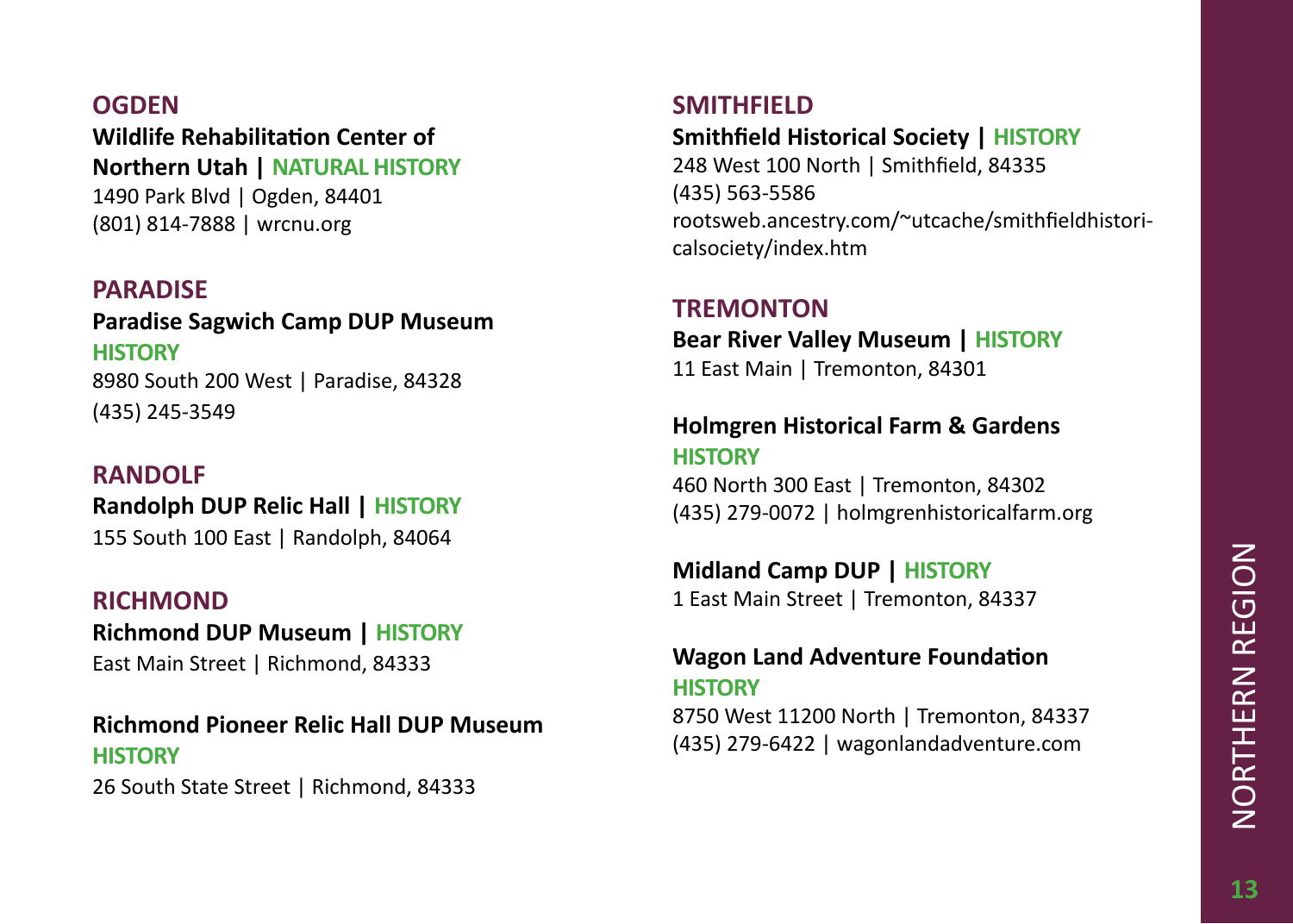## **WELLSVILLE**

**American West Heritage Center | LIVING HISTORY**

4025 S Hwy 89-91 | Wellsville, 84339 (435) 245-6050 | awhc.org

#### **Northwest Band of Shoshone Nation Museum**

**HISTORY** 4025 South Hwy 89-91 | Wellsville, 84339 (435) 245-6050

#### **Wellsville DUP Museum | HISTORY**

75 South 100 East | Wellsville, 84339 (435) 245-3643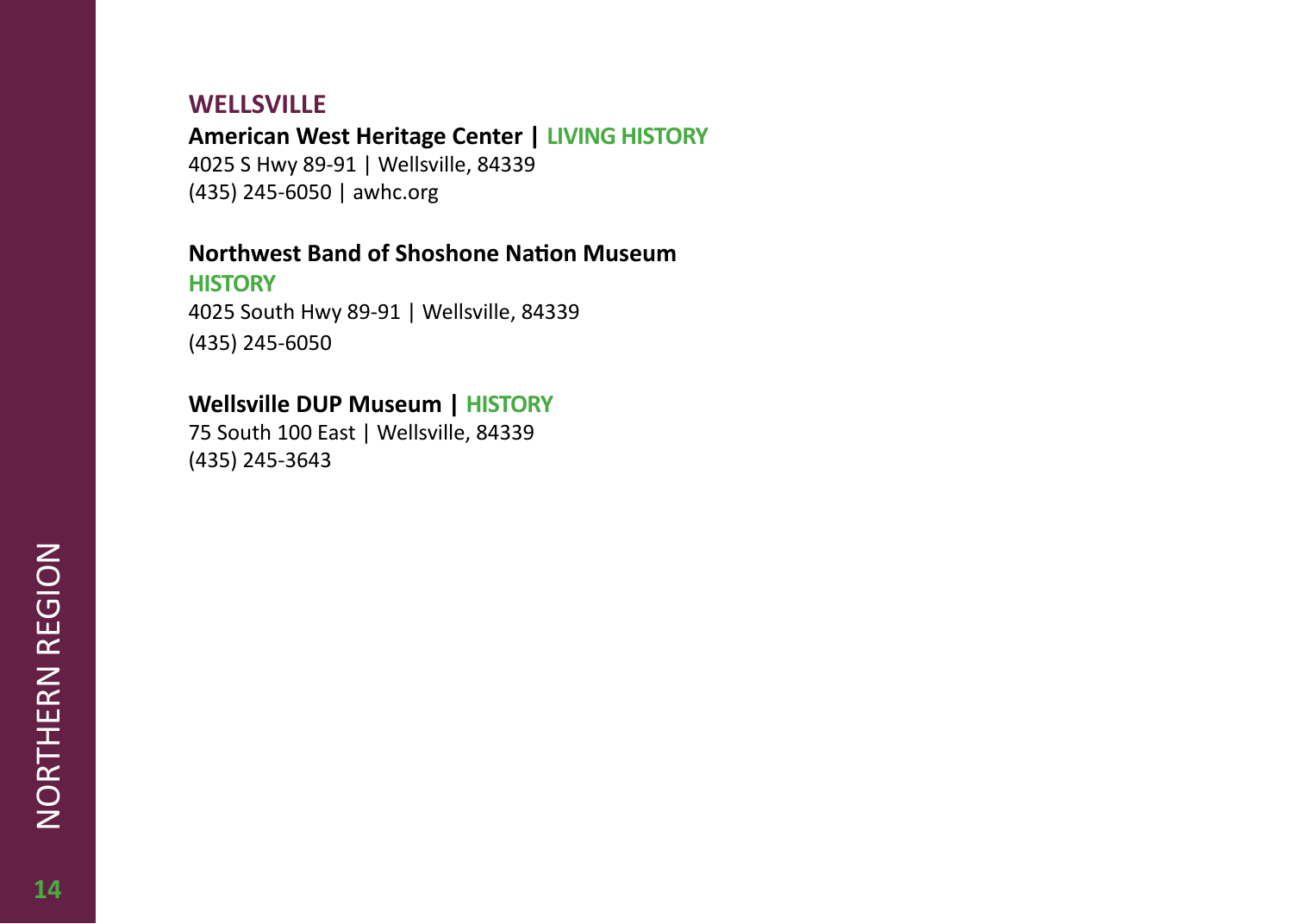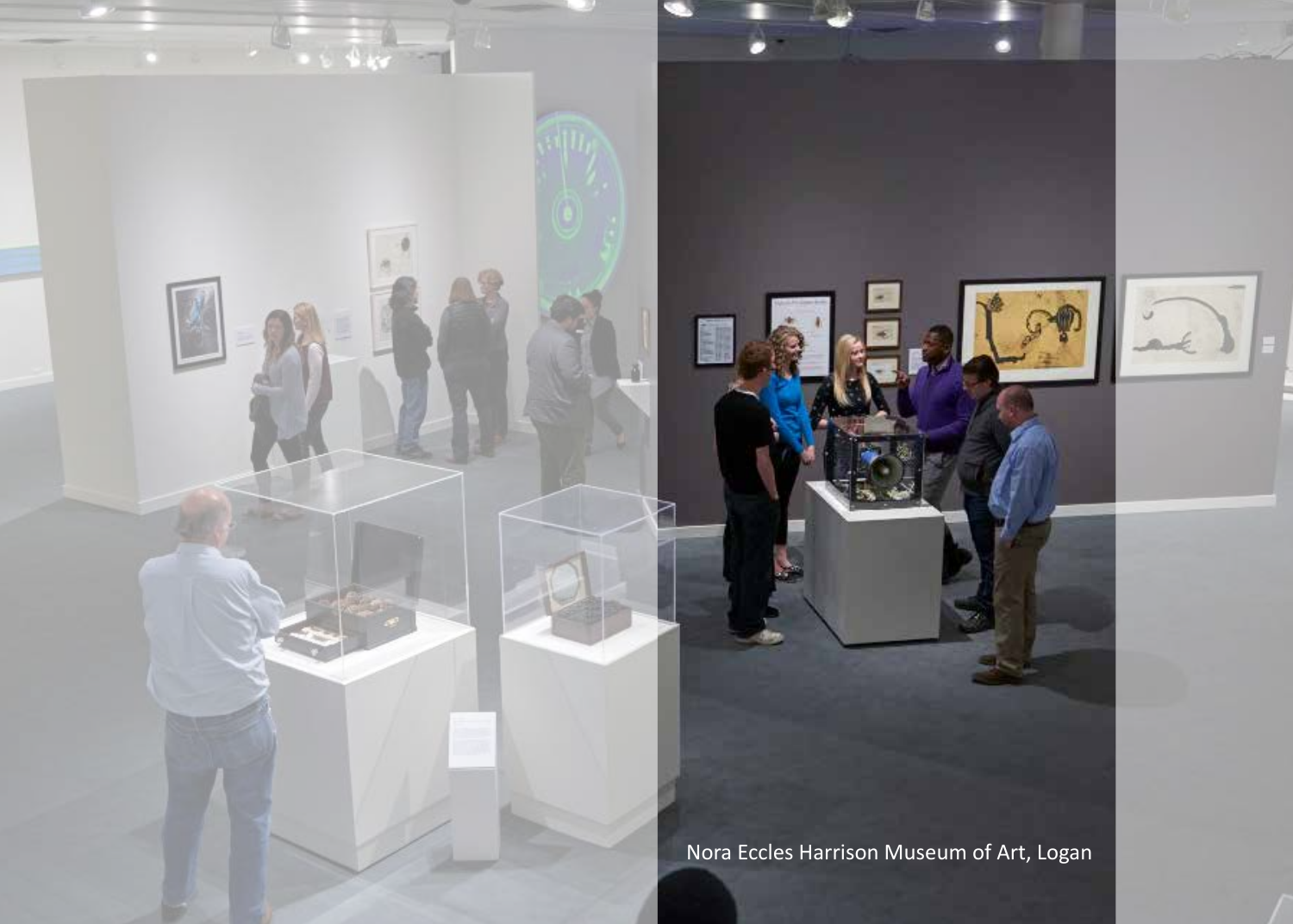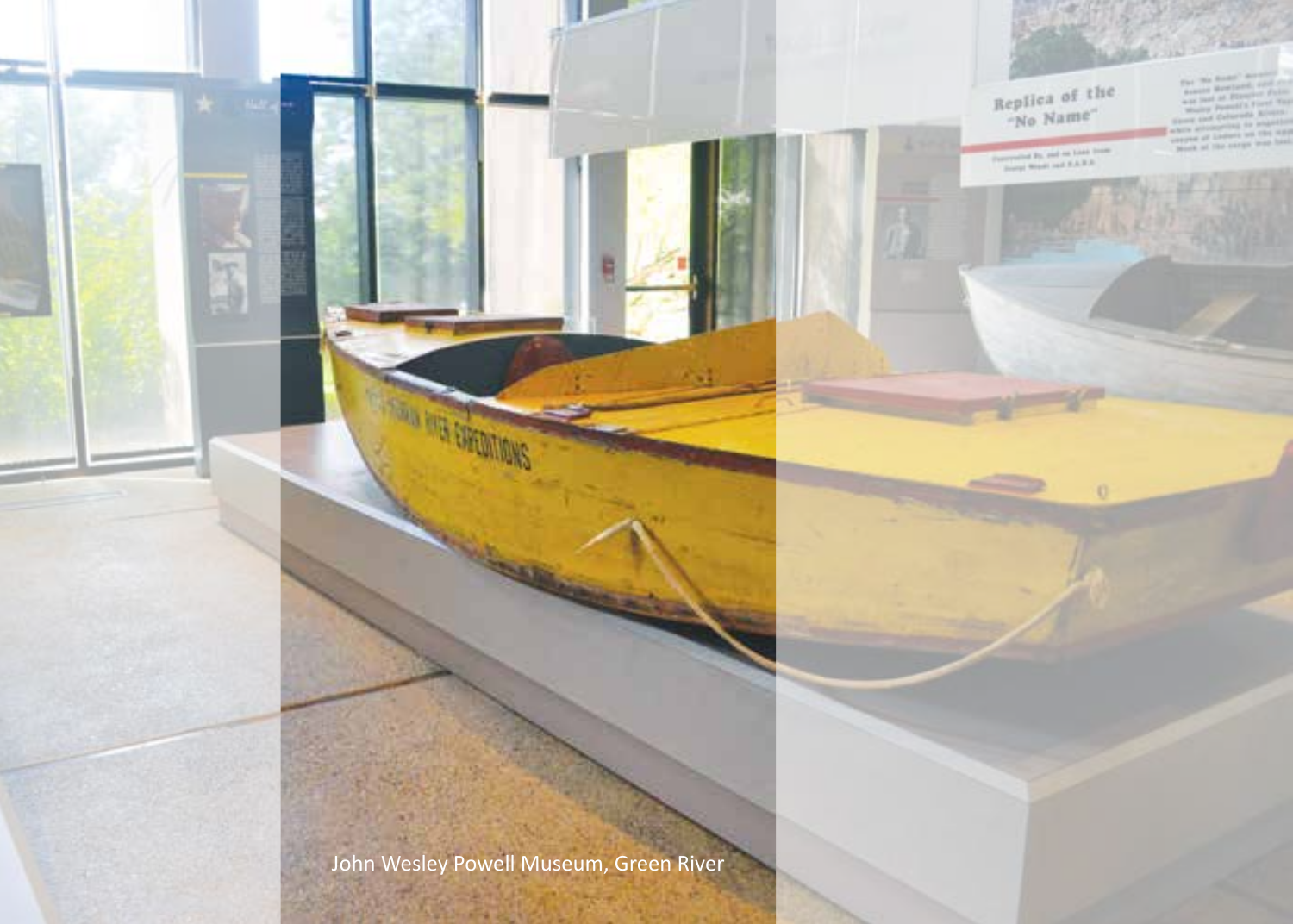#### **BLANDING**

**Blanding Pioneer Museum | HISTORY**

12 North Grayson Parkway | Blanding 84511 (435) 678-3662

#### **Dinosaur Museum | PALEONTOLOGY**

754 South 200 West | Blanding, 84511 (435) 678-3454 | dinosaur-museum.org

#### **Edge of the Cedars State Park Museum NATURAL HISTORY**

660 West 400 North | Blanding, 84511 (435) 678-3348 utah.com/stateparks/edge\_of\_cedars.htm

## **Hucks Museum & Trading Post | HISTORY**

1387 South Main Street 79-1 | Blanding, 84511

## **Nations of the Four Corners Cultural Center HISTORY**

333 West 500 North | Blanding, 84511

## **Southeastern Utah Museum of the American West | HISTORY** 1106 East Flour Mill Road | Blanding, 84511

#### **BLUFF**

**Bluff Fort Historic Site-Hole in the Rock Foundation HISTORIC SITE** 5 East Hwy 191 | Bluff, 84512 (435) 672-9995 | hirf.org

## **CASTLE DALE**

#### **Emery County Pioneer Museum | HISTORY**

64 East 100 North | Castle Dale, 84513 (435) 381-5154

## **Museum of the San Rafael | PALEONTOLOGY**

64 North 100 East |Castle Dale, 84513 (435) 381-5252 | emerycounty.com/sanrafaelmuseum/

## **DUCHESNE**

**Pope House Museum | HISTORY** 370 West 100 North | Duchesne, 84021 (435) 738-2464

## **EAST CARBON CITY**

#### **East Carbon City Museum | HISTORY**

127 Whitmore Drive | East Carbon City, 84520 (435) 888-0262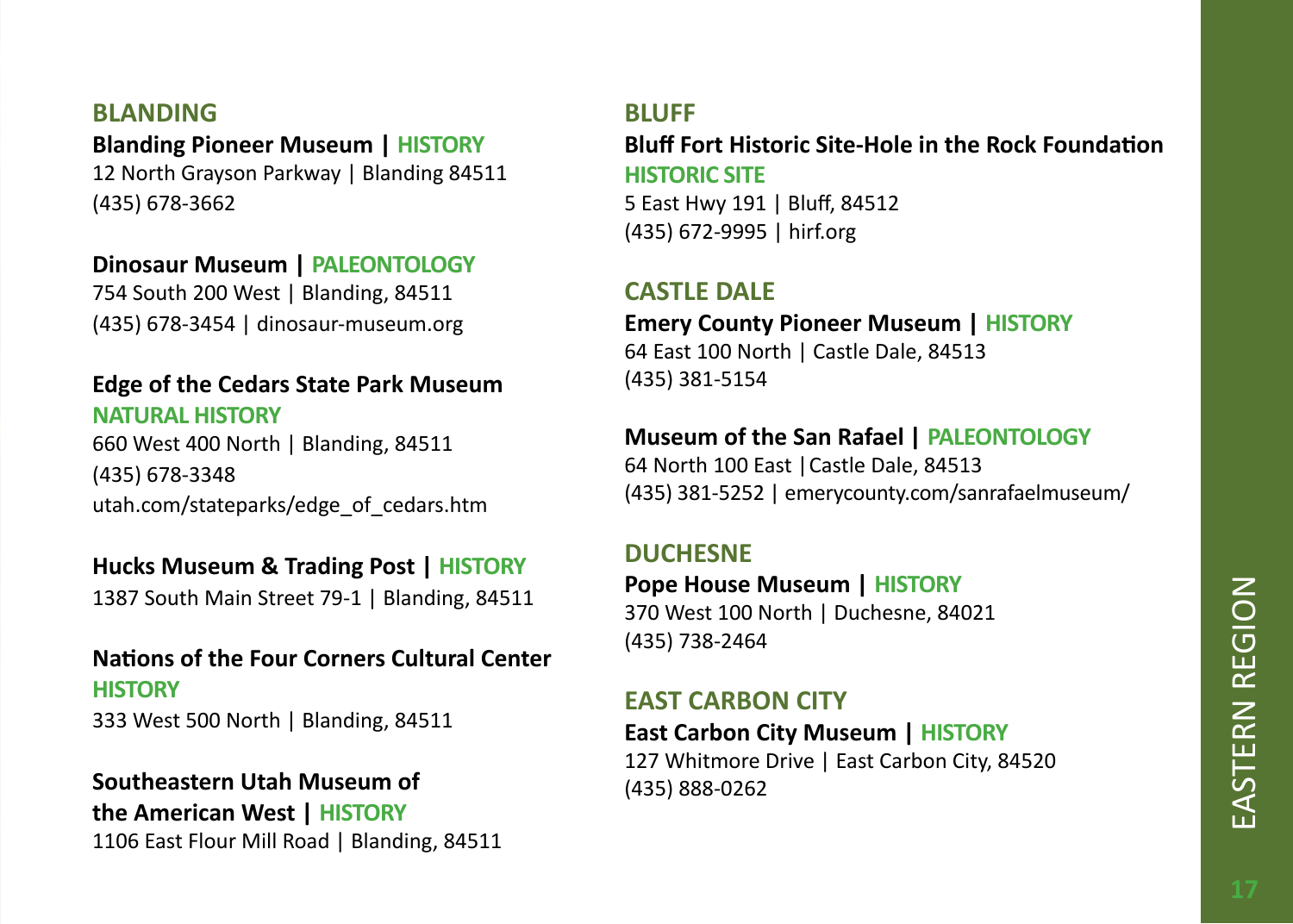**ELMO Elmo DUP Museum | HISTORY** 50 South 100 East | Elmo, 84521

#### **FRANCIS**

**Francis DUP Museum | HISTORY** 1755 Oak Lane | Francis, 84036

## **GREEN RIVER**

**John Wesley Powell River History Museum HISTORY** 1765 East Main Street | Green River, 84525 (435) 564-3427 | johnwesleypowell.com

## **HANNA**

**Snooks Museum | HISTORY** 40944 West SR35 | Hanna, 84031 (801) 848-5476

## **HEBER CITY**

#### **Commemorative Air Force Museum | MILITARY**

1980 Airport Road | Heber City, 84032 (801) 577-4613 | cafutahwing.org

**Wasatch County DUP | HISTORY** 188 South Main Street | Heber City, 84032

#### **HELPER**

**Price DUP Museum / Leander and Grimes Cabins HISTORY**  500 North 100 East | Helper, 84501

**Western Mining & Railroad Museum Helper Museum | Railroad & Mining** 294 South Main Street | Helper, 84526 (435) 472-3009 | wmrrm.org

#### **HUNTINGTON**

**Huntington Camp DUP Museum | HISTORY** 135 West 100 North | Huntington, 84528

#### **KAMAS**

**Kamas/Rhodes Valley DUP Museum HISTORY** 91 West Center Street | Kamas, 84036

#### **MIDWAY**

**Wasatch Mountain State Park Museum HISTORY** 1281 Warm Springs Drive | Midway, 84049 (435) 654-1791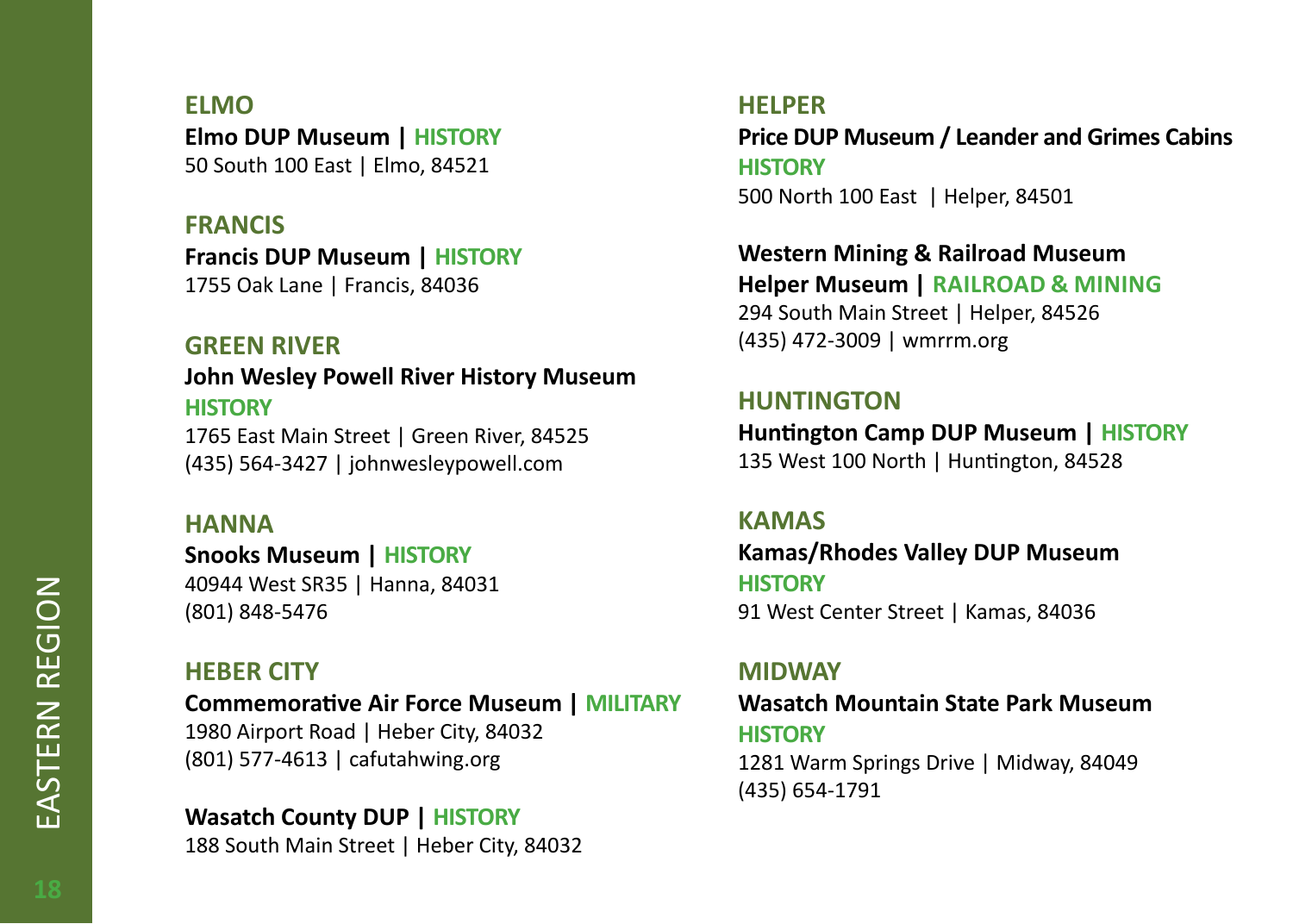#### **MOAB**

## **Arches Visitor Center Museum GEOLOGY & PALEONTOLOGY**

Arches National Park | Moab, 84532 (435) 719-2100

## **Dead Horse Point State Park**

## **GEOLOGY & PALEONTOLOGY**

End of State Route 313 | Moab, 84532 (435) 259-2614

#### **Moab Camp Grand Company DUP Museum HISTORY** 65 North 200 East | Moab, 84532

## **Moab DUP Museum | HISTORY**

45 North 200 East | Moab, 84532

## **Museum of Moab | HISTORY**

118 East Center Street | Moab, 84532 (435) 259-7985 | moabmuseum.org

## **Needles Visitor Center Museum GEOLOGY & PALEONTOLOGY**

2282 Resource Blvd | Moab, 84532 (435) 719-2313

**Red Cliff Lodge Movie Museum | HISTORY**

Mile Post 14 Hwy 28 | Moab, 84532 (866) 812-2002

## **MONTICELLO**

**Canyon Country Discovery Center | MUSEUM** 949 North Main Street | Monticello, 84535 (435) 587-2156 | fourcornersschool.org

#### **Four Corners School of Outdoor Education GEOLOGY & PALEONTOLOGY**

49 West 600 South | Monticello, 84535 (435) 587-2156 | fourcornersschool.org

## **Frontier Museum | HISTORY**

216 South Main | Monticello, 84535 (435) 587-3401

#### **Monticello DUP Museum | HISTORY** 16 West 2nd South | Monticello, 84535

## **Goulding's Monument Valley Museum | HISTORY**

1000 Main Street | Monument Valley, 84536 (435) 727-3231 | gouldings.com/new/museum/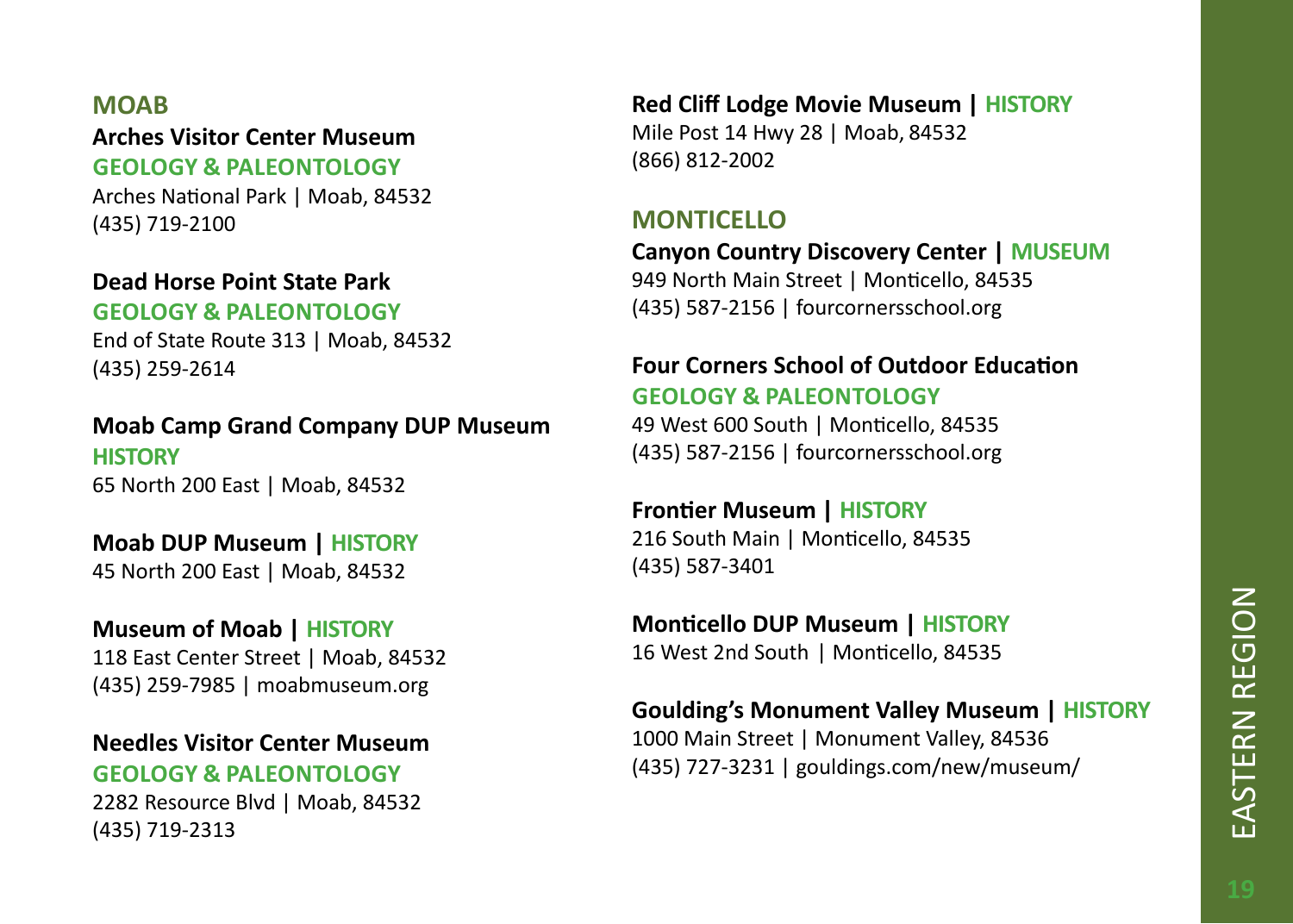#### **MYTON**

**Myton Memories Museum | HISTORY**

150 East Main Street | Myton, 84052 (435) 722-6090

#### **PRICE**

#### **Bryner Pioneer Museum | HISTORY**

68 South 100 East | Price, 84501 (435) 636-1399

## **Cleveland Lloyd Dinosaur Quarry**

**PALEONTOLOGY** 123 South 600 West | Price, 84501 (435) 636-3600 blm.gov/ut/st/en/fo/price/recreation/quarry.html

## **USU Eastern Prehistoric Museum**

#### **GEOLOGY & PALEONTOLOGY**

155 East Main Street | Price, 84501 (435) 613-5060 | usueastern.edu/museum/

#### **TABIONA**

**Tabiona-Camp Sacajawea DUP Cabin | HISTORY** 37700 West 3750 North | Tabiona, 84072

#### **UINTAH**

**Uintah County DUP Museum | HISTORY** 1314 North 2500 West | Vernal, 84078

#### **VERNAL**

**Uintah County Heritage Museum | HISTORY** 155 East Main Street | Vernal, 84078 (435) 789-7399 | uintahmuseum.org

## **Utah Field House of Natural History**

#### **State Park Museum | NATURAL HISTORY**

496 East Main Street | Vernal, 84078 (435) 789-3799 stateparks.utah.gov/parks/utah-field-house/

**Vernal DUP Museum | HISTORY** 186 South 500 West | Vernal, 84078

## **WELLINGTON**

**Wellington Pioneer Log Cabin DUP Museum HISTORY**  100 East North Main | Wellington, 84542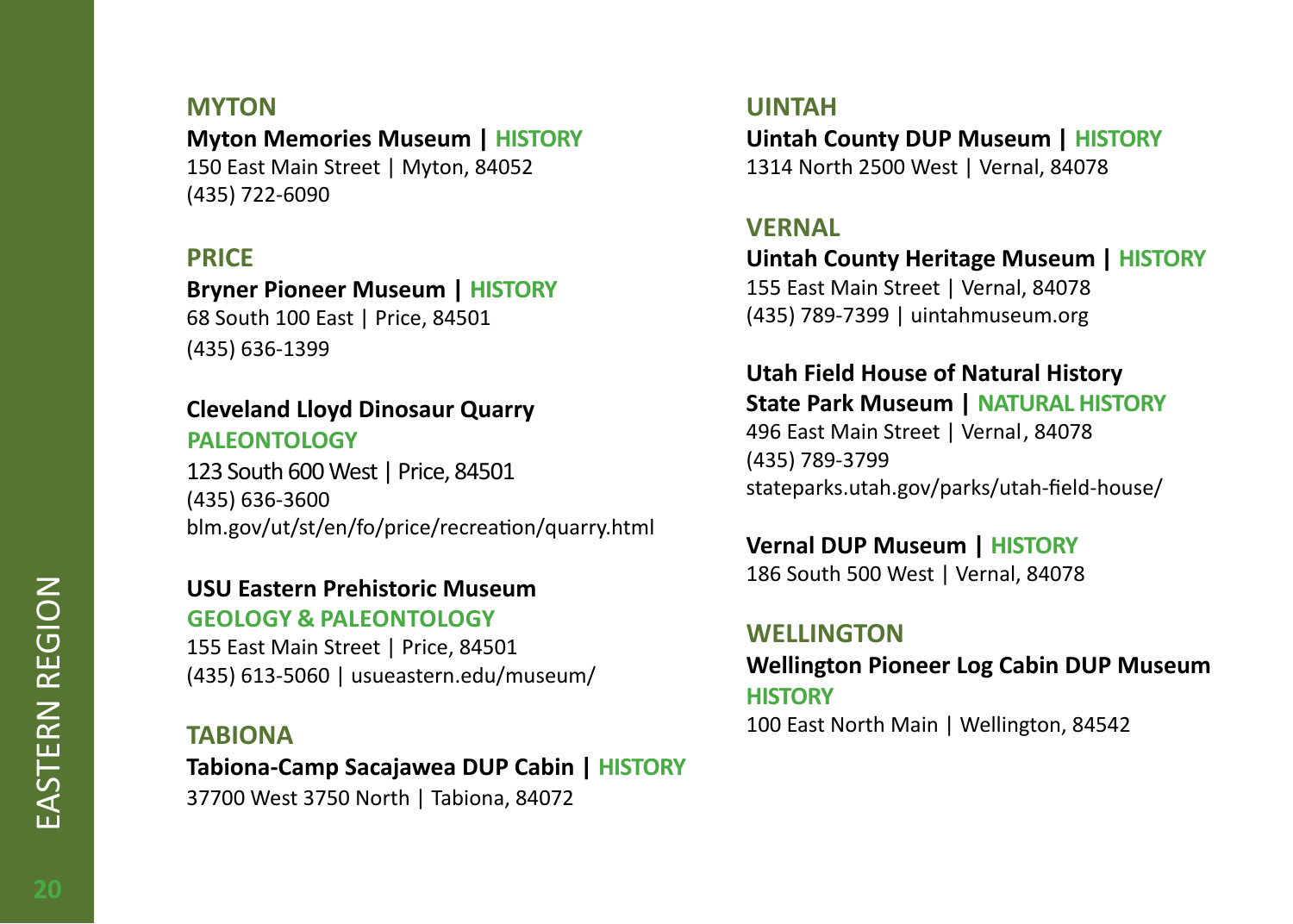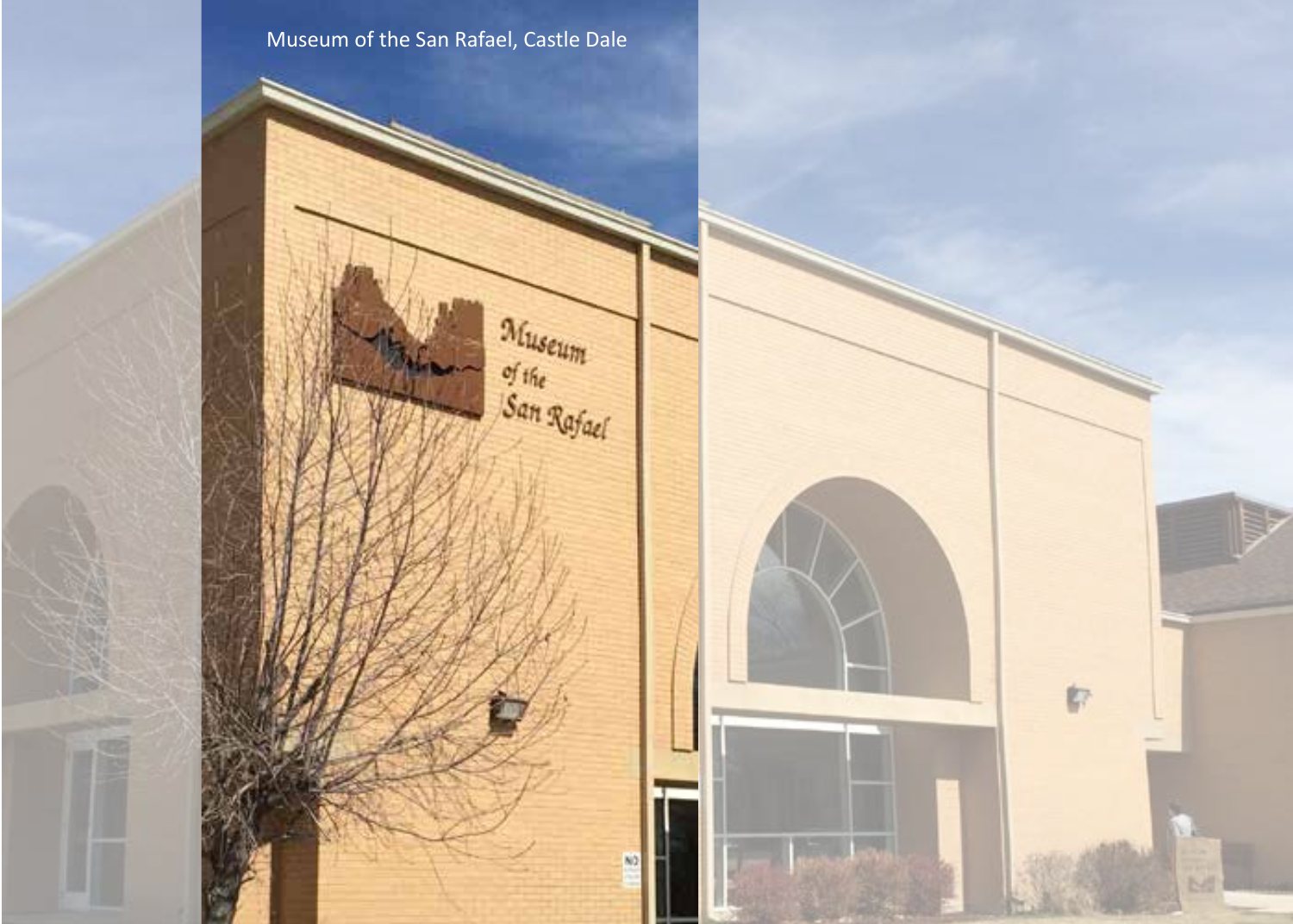Tooele Company DUP Museum, Tooele

ĸ.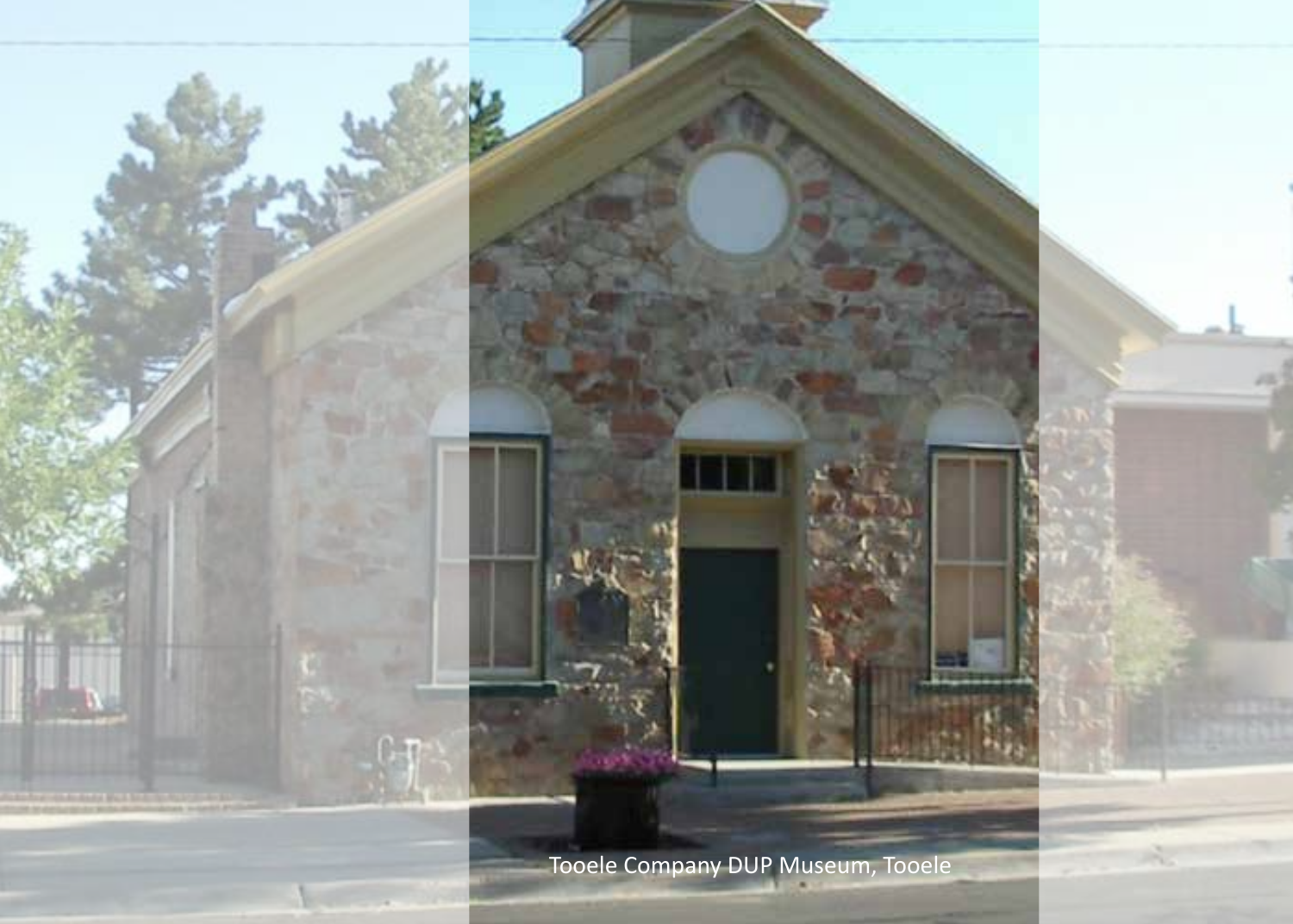## **GRANTSVILLE Clark Historic Farm | LIVING HISTORY** 378 West Clark Street | Grantsville, 84029 (435) 884-4409 | clarkhistoricfarm.blogspot.com

#### **Donner Reed Pioneer DUP Museum HISTORY**

429 East Main | Grantsville, 84029

## **Grantsville DUP Museum | HISTORY**

378 West Clark street | Grantsville, 84029

## **Utah Museum of Fire Service History OCCUPATIONAL**

444 Quirk Street | Grantsville, 84029 (435) 884-4040 | utahfiremuseum.com

#### **STANSBURY PARK**

**Benson Grist Mill | HISTORIC SITE** 325 State Road 138 | Stansbury Park, 84074 (435) 882-7678 | bensonmill.org

**STOCKTON Stockton DUP Rush Valley Camp | HISTORY** 18 North Johnson Street | Stockton, 84071

## **TOOELE**

**Gowans Log Cabin Museum | HISTORY** 47 East Vine Street | Tooele, 84074

## **Oquirrh Mountain Mining Museum | MINING**

2930 West Hwy 112 | Tooele, 84074 (435) 843-4002 exploretooele.com/oquirrhminingmuseum.html

## **Tooele Company DUP Museum | HISTORY**

47 East Vine Street | Tooele, 84074 (435) 843-0771 | tooelepioneermuseum.org

## **Tooele Valley Railroad Museum | MINING**

35 North Broadway | Tooele, 84074 (435) 882-2836

## **WENDOVER**

#### **Historic Wendover Airfield | AVIATION** 345 South Airport Apron | Wendover, 84083 (801) 665-2308 | wendoverairbase.com/museum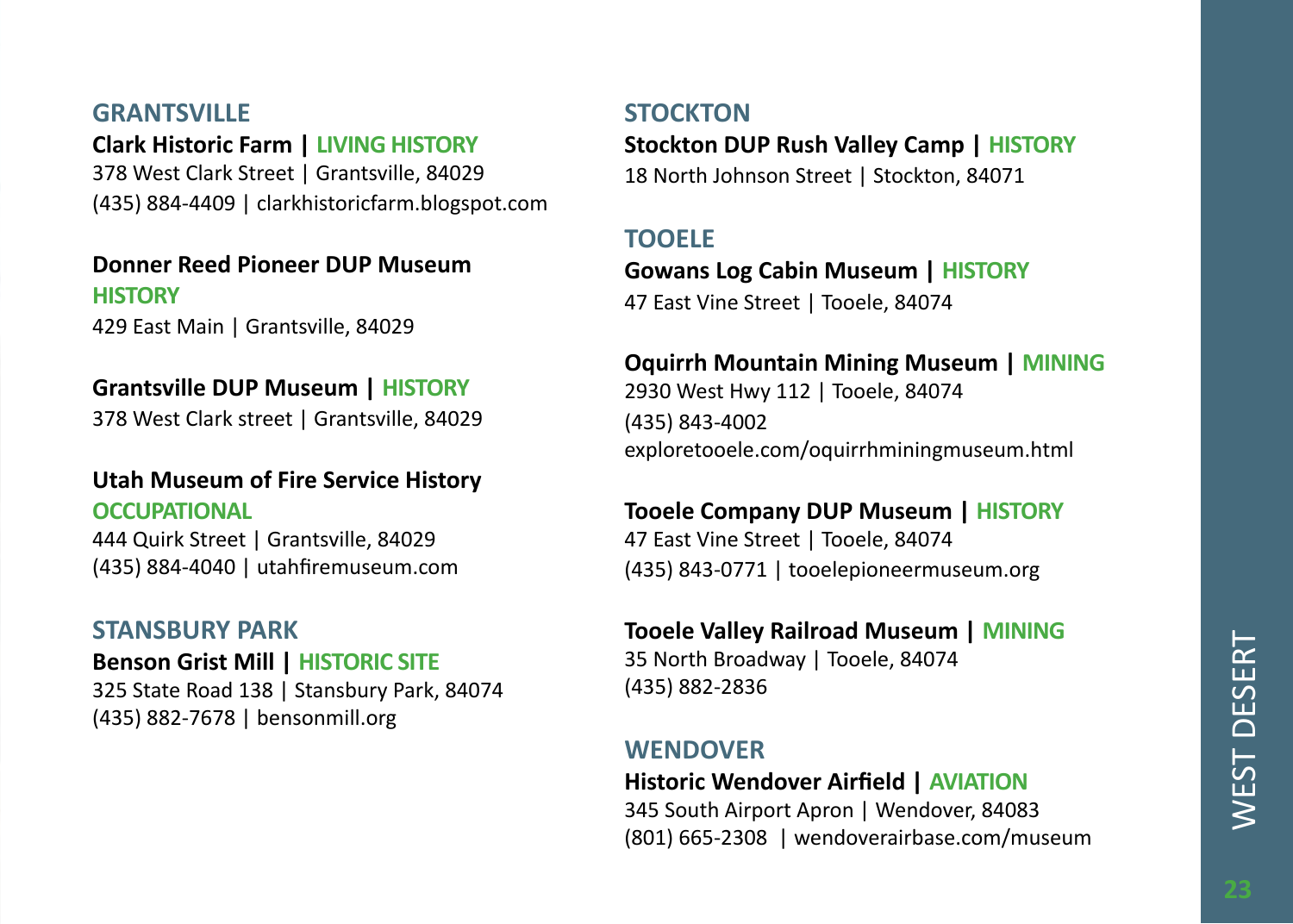## Cove Fort Historic Site, Cove Fort



松中

大社网

弥

Atatu

K.

**CONTROL** 

**CO HISS** 

**OF AU** 

 $\frac{1}{2}$ 

**ALL R COLMAND** 比較的 **COMPANY**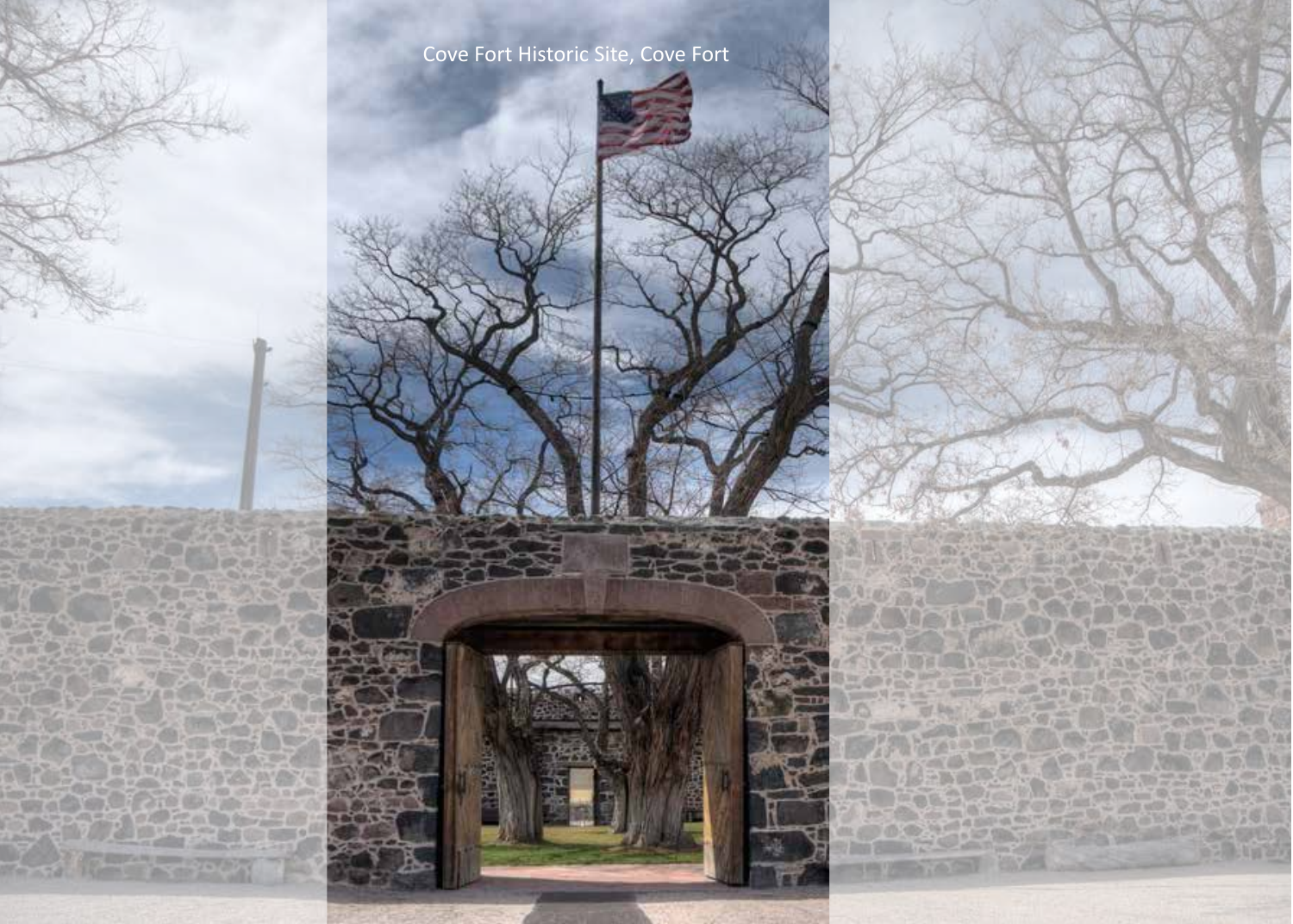**BEAVER Beaver County DUP Museum | HISTORY** 9 East Center Street | Beaver, 84713

**BICKNELL Bicknell DUP Thurber Relief Society Hall HISTORY** 88 West Main Street | Bicknell, 84715

**CENTERFIELD Centerfield Camp DUP | HISTORY** 150 South Main | Centerfield, 84622

#### **COVE FORT**

**Cove Fort Historic Site | HISTORIC SITE**

Junction I-80 and I-15 | Cove Fort, 84713 (435) 439-5547 | lds.org/locations/cove-fort-historic-site

## **DELTA**

**Delta DUP Museum - McCullough Log Cabin HISTORY**  195 West Main Street | Delta, 84624

**Great Basin Museum | HISTORY** 45 West Main Street | Delta, 84624 (435) 864-5013 | greatbasinmuseum.com **Topaz Museum | HISTORY** 55 West Main Street | Delta, 84624 (435) 864-2514 | topazmuseum.org

## **DESERET**

**Fanny Powell Cropper DUP Museum | HISTORY** 4365 South 4000 West | Deseret, 84624

## **ELSINORE**

**Camp Belknap DUP Museum | HISTORY** 15 East 200 North | Elsinore, 84724

## **EPHRAIM**

**Ephraim DUP Museum | HISTORY** 85 West 100 North | Ephraim, 84627

## **Ephraim Homestead | HISTORIC SITE**

135 West 100 North | Ephraim, 84627 (435) 340-0876

#### **Snow College Fine Arts Gallery | ART**

150 East College Avenue | Ephraim, 84627 (435) 283-7416 snow.edu/academics/fineart/art/scag.html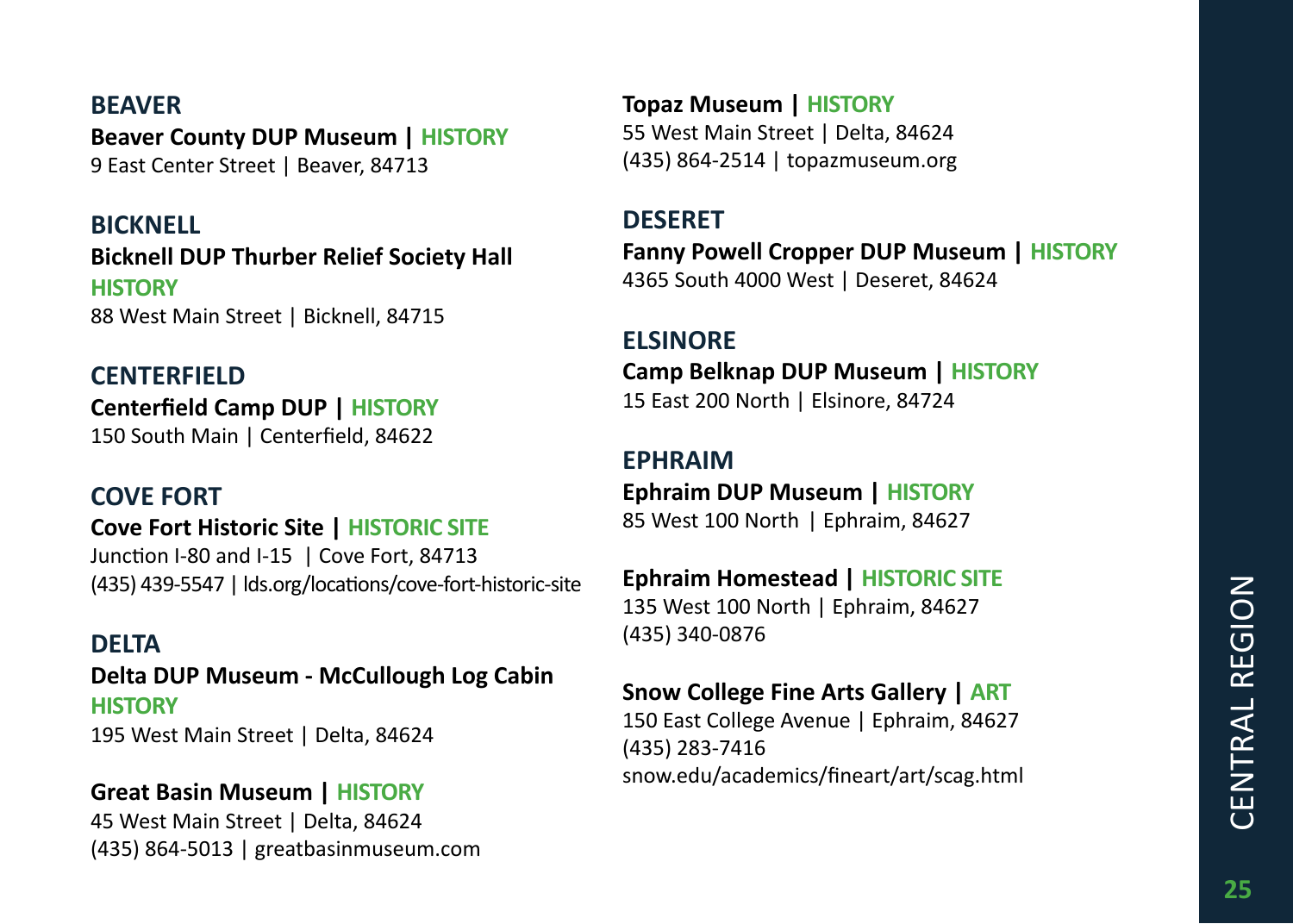## **EUREKA**

**Tintic Mining Museum | MINING**

241 West Main Street | Eureka, 84628 (435) 433-2054 utahoutdooractivities.com/eurekamuseum.html

## **FAIRVIEW**

#### **Fairview Museum of History & Art | HISTORY**

85 North 100 East | Fairview, 84629 (435) 427-9216 sanpetecounty.org/businesses/show/313-fairviewmuseum-of-history-and-art

**FILLMORE Millard County DUP Museum | HISTORY** 50 West Capitol Avenue | Fillmore, 84631

## **Territorial Statehouse Park Museum | HISTORY**

50 West Capitol Avenue | Fillmore, 84631 (435) 743-5316 stateparks.utah.gov/parks/territorial-statehouse

**FOUNTAIN GREEN Fountain Green DUP Museum & Old Tithing House | HISTORIC SITE** Main and Center | Fountain Green, 84632 **FREMONT Fremont DUP Museum | HISTORY** 300 West 100 South | Fremont, 84747

# **GLENWOOD**

**Glenwood DUP Museum | HISTORY** 225 East Center | Glenwood, 84739

#### **JOSEPH**

**Joseph Camp Clear Creek DUP | HISTORY** 100 North 100 East | Joseph, 84739

## **KANOSH**

**Sally Kanosh DUP Museum | HISTORY** 40 West Main Street | Kanosh, 84637

#### **LEVAN**

**Levan DUP Chicken Creek | HISTORY** 50 West Center Street | Levan, 84639

#### **LOA**

**Loa DUP Museum | HISTORY** 100 West Center Street | Loa, 84747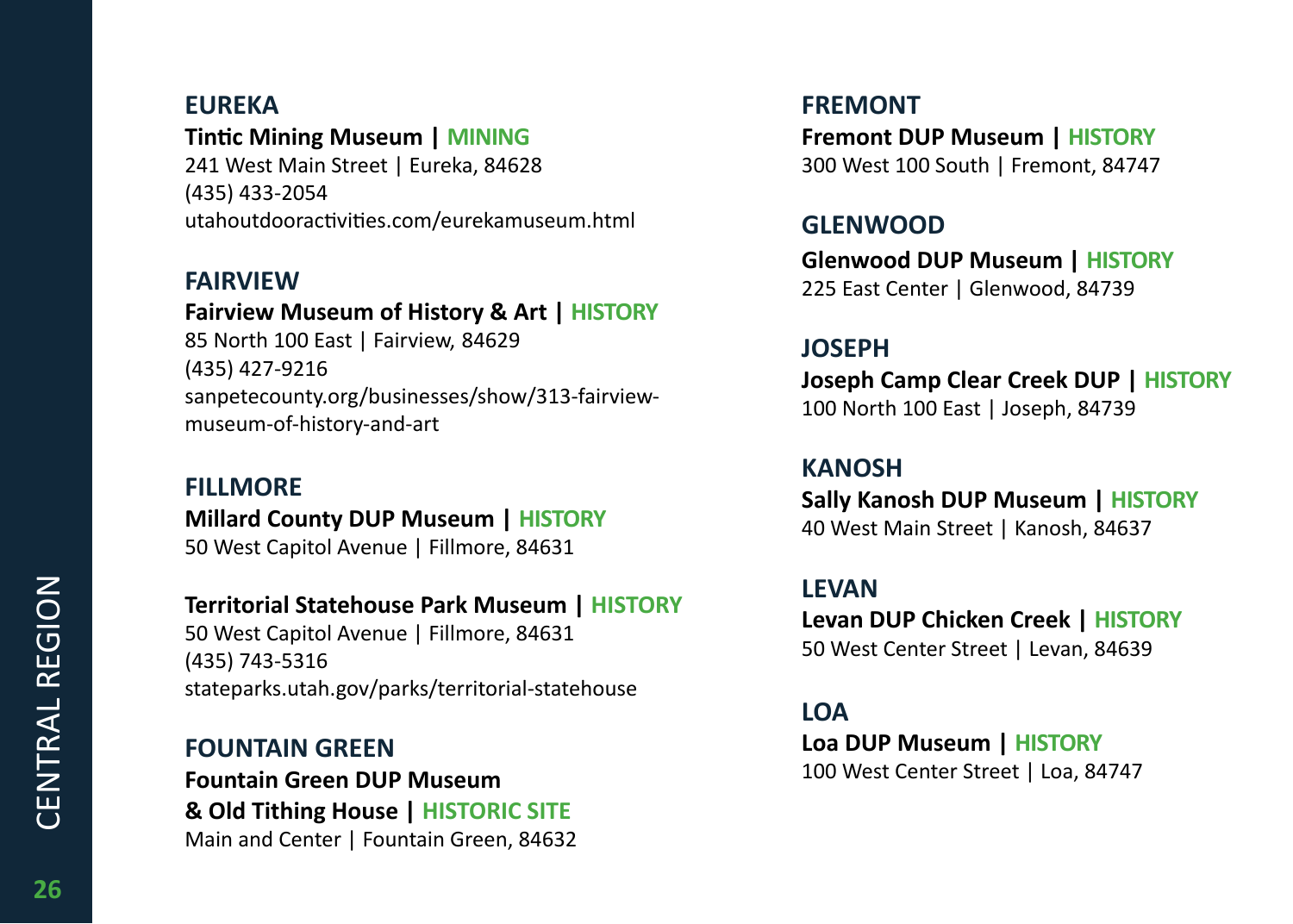## **MANTI**

**Manti DUP Log Cabin | HISTORY** 94 West 300 North | Manti, 84642

## **Manti Historic City Hall | HISTORY**

191 North Main Street | Manti, 84642 (435) 835-2401 | historicmantihall.com

#### **Patten House and Old Manti School DUP**

**HISTORY**  100 West 300 North | Manti, 84642

#### **MONA**

#### **Mount Nebo Camp DUP | HISTORY** 350 North Main (in pioneer cemetery) Mona, 84645

**MONROE Monroe DUP Museum / Camp Alma Relic Hall HISTORY** 155 North Main Street | Monroe, 84754

**MORONI Sanpitch DUP Camp Museum | HISTORY** 22 North 100 West | Moroni, 84646

## **MT PLEASANT Wasatch Academy: Liberal Hall Museum HISTORY**

67 West Main Street | Mt Pleasant, 84647 (435) 462-0415 | wasatchacademymuseum.org

## **Mt Pleasant Pioneer Museum & Relic Home HISTORY**

150 South State Street | Mt. Pleasant, 84647 (435) 462-2456 | mtpleasantpioneer.blogspot.com

## **NEPHI**

**Juab Company DUP Antique Agricultural Equipment Museum | HISTORY** 100 West Center Street | Nephi, 84648

**Juab County DUP Museum | HISTORY** 4 South Main Street | Nephi, 84648

**Nephi DUP Cabin | HISTORY** 100 East 500 North | Nephi, 84648

## **REDMOND Redmond Camp Christine DUP Cabin | HISTORY** 185 South Center Street | Redmond, 84652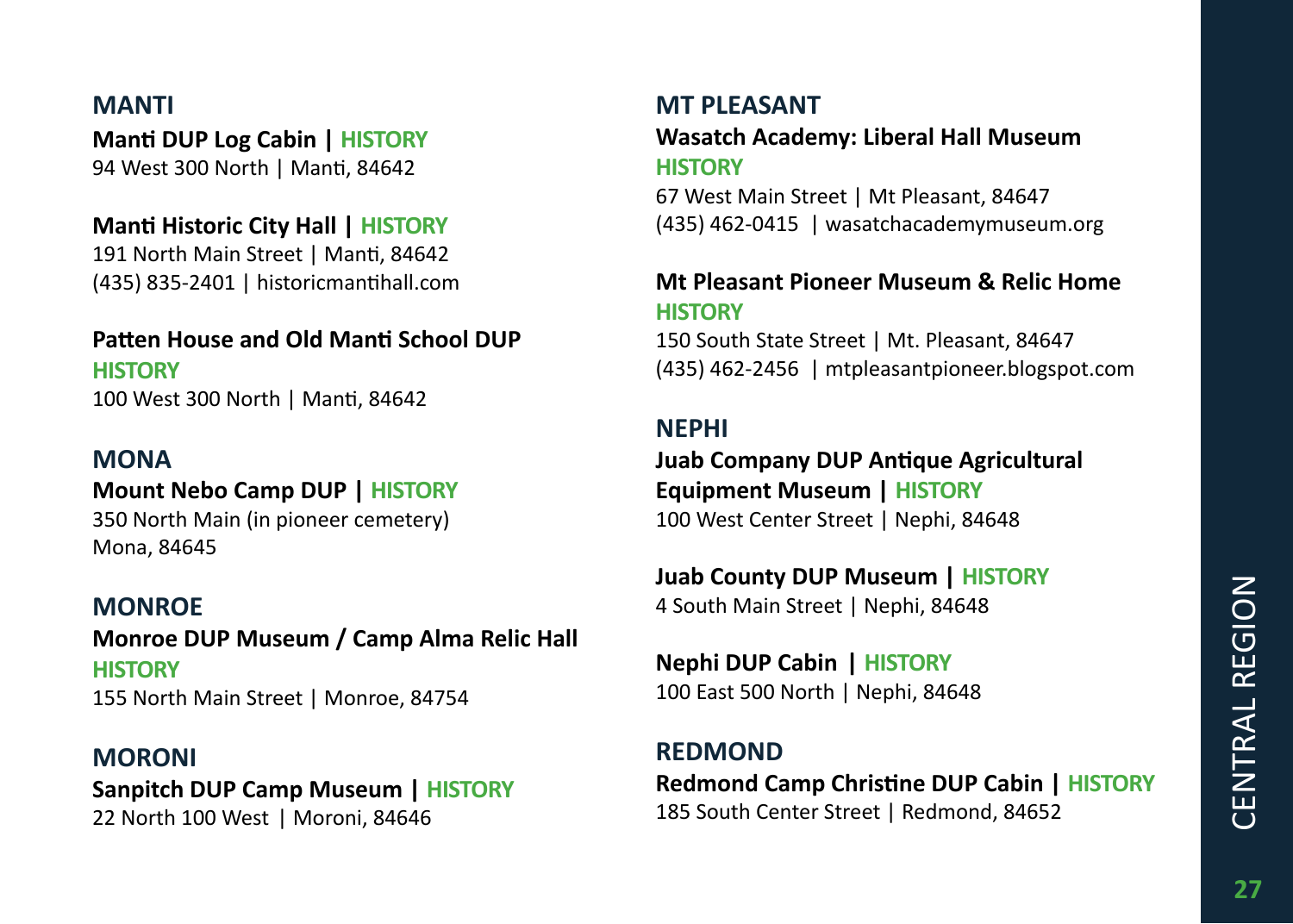## **RICHFIELD Richfield Pioneer Relic Hall DUP Museum HISTORY** 25 North 100 East | Richfield, 84701

**SALINA Salina Pioneer Relic Hall DUP Museum | HISTORY** 236 South 200 East | Salina, 84654

#### **Miss Mary's Salina Historical Museum | HISTORY**

204 South 100 East | Salina, 84654 (435) 529-4108

## **SCIPIO**

**Round Valley Camp DUP Museum | HISTORY** 55 North State Street | Scipio, 84656

#### **SEVIER**

**Fremont Indian State Park and Museum**

#### **NATURAL HISTORY**

3820 West Clear Creek Canyon Road | Sevier, 84766 (451) 527-4631 stateparks.utah.gov/parks/fremont-indian/

## **STERLING**

**Camp Arropine DUP Collection | HISTORY** 36 North Center Street | Sterling, 84665

**TEASDALE Teasdale DUP Museum | HISTORY** 480 East 100 North | Teasdale, 84773 (435) 836-2406

## **TORREY**

**Capitol Reef Visitor Center Museum HISTORY** HC 70 Box 15 | Torrey, 84775 (435) 425-3791 | www.nps.gov/care

## **Torrey DUP Museum | HISTORY**

49 East Main Street | Torrey, 84775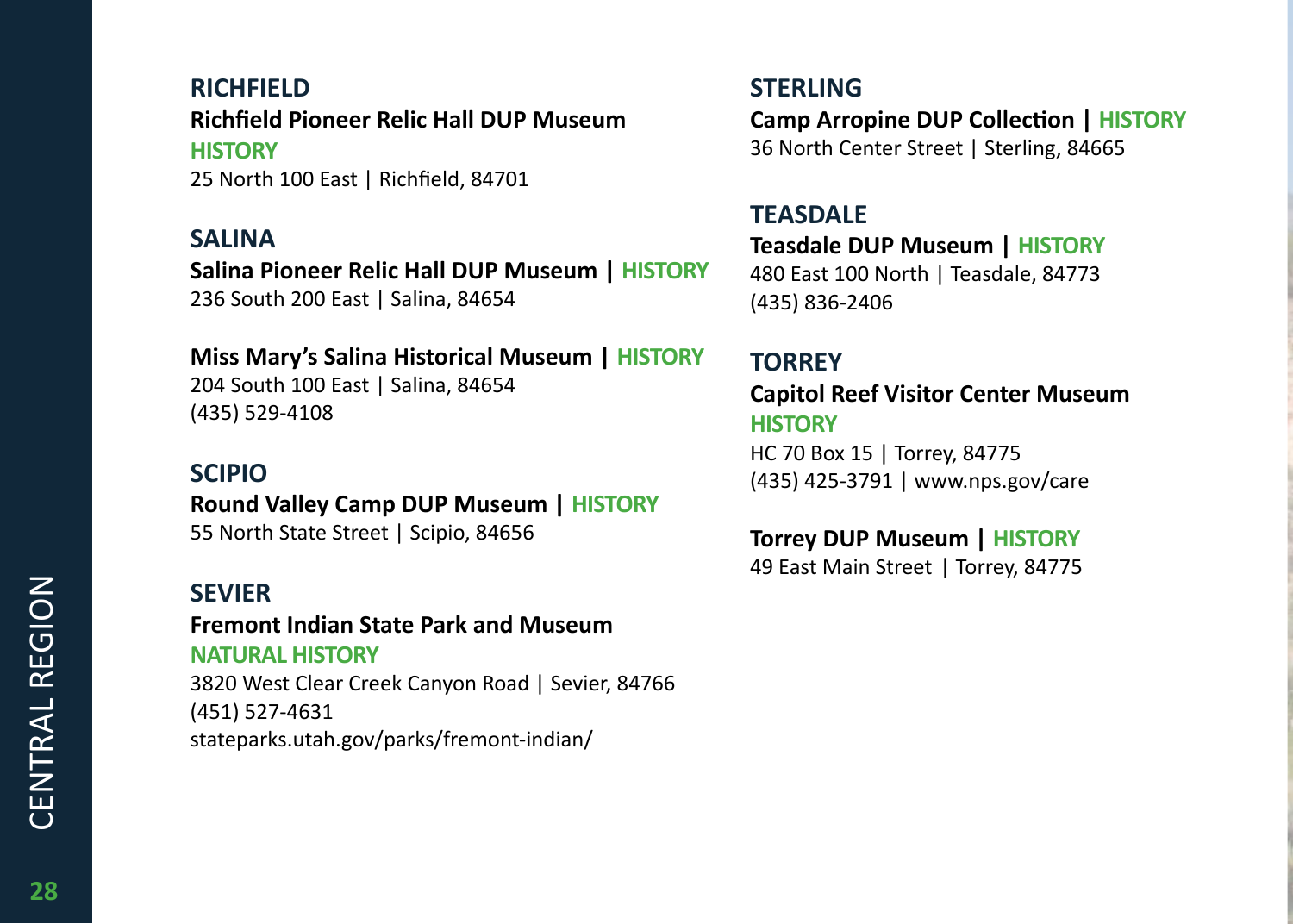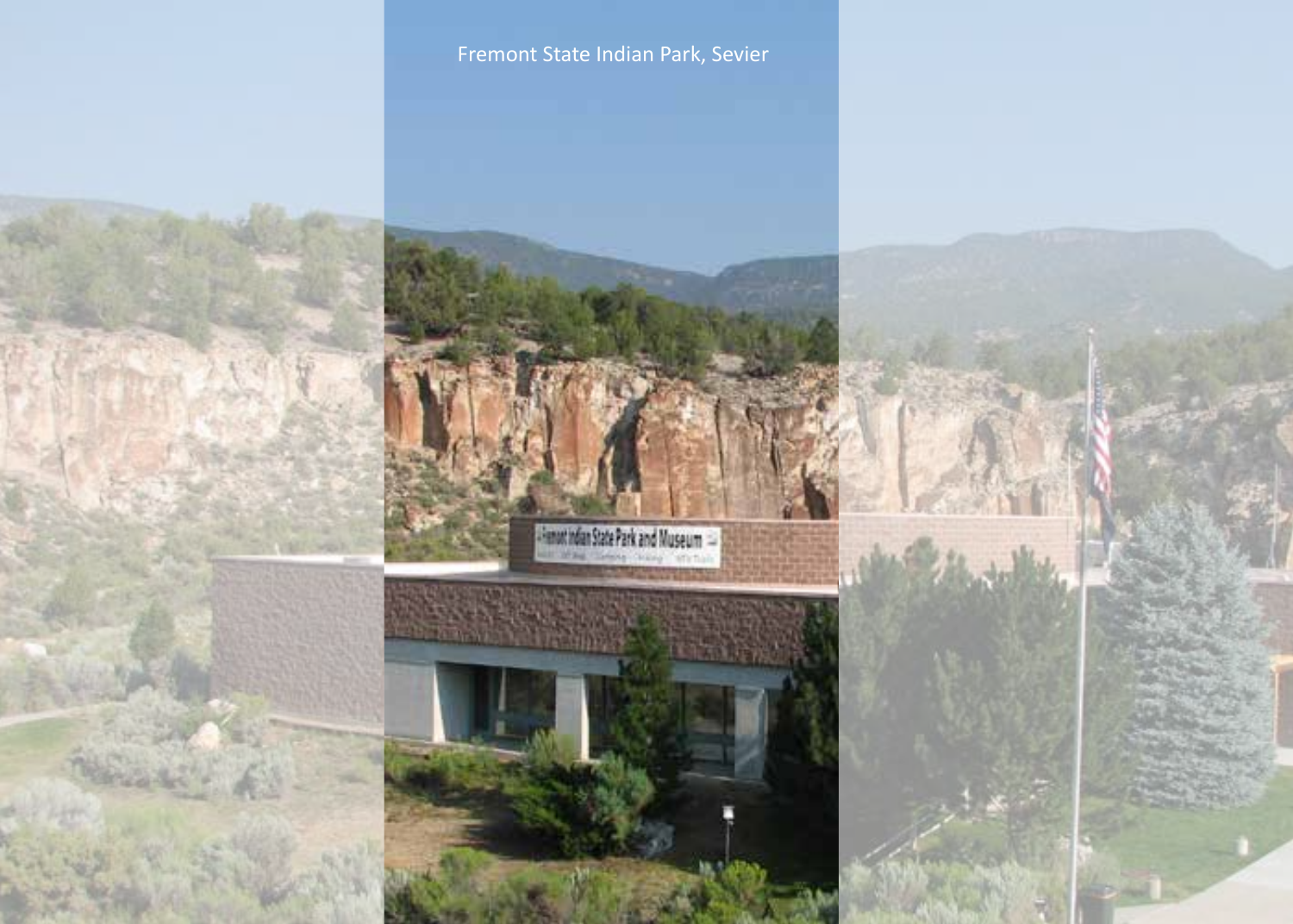

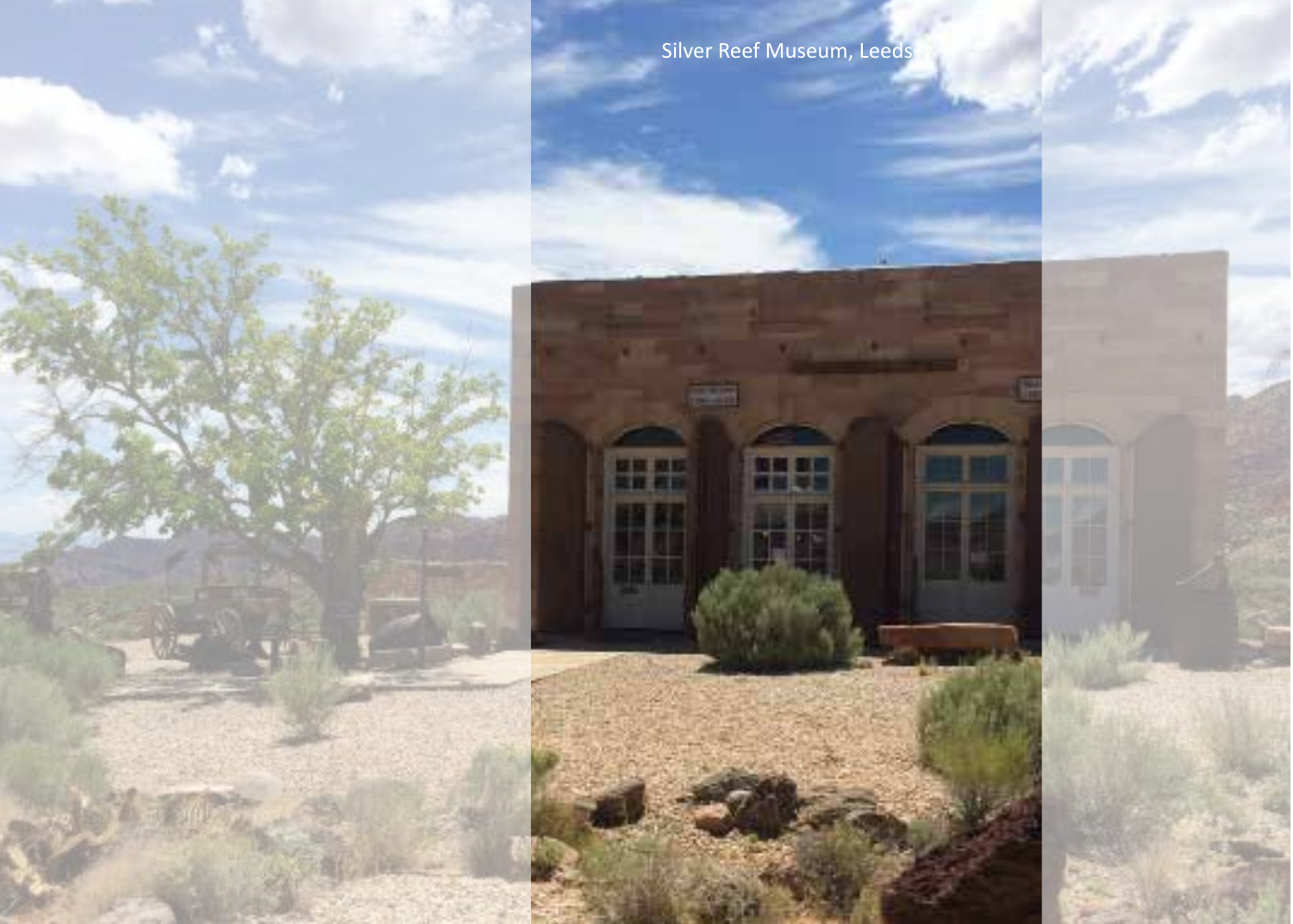## **BIG WATER**

#### **Big Water Visitor Center Museum, GSENM GEOLOGY & PALEONTOLOGY**

100 Upper Revolution Way | Big Water, 84716 (435) 335-7382

## **BOULDER**

## **Anasazi State Park Museum | ARCHEOLOGY**

460 North Hwy 12 | Boulder, 84716 (435) 335-7308 stateparks.utah.gov/parks/anasazi/

#### **BRYCE**

#### **Paunsaugunt Wildlife Museum | SCIENCE**

1945 West Scenic Byway 12 | Bryce, 84764 (435) 834-5555

## **CANNONVILLE**

## **Cannonville Visitor Center Museum GSENM HISTORY**

10 Center Street | Cannonville, 84718 (435) 679-8981

## **CEDAR CITY**

#### **Cedar City DUP Museum | HISTORY**

581 North Main Street | Cedar City, 84720 coalcreekcamp.wordpress.com/dup-museum/

#### **Cedar City DUP Pioneer Cabin | HISTORY**

585 North Main Street | Cedar City, 84720

## **Frontier Homestead State Park Museum HISTORY**

635 North Main | Cedar City, 84720 (435) 586-9290 | frontierhomestead.org

#### **Southern Utah Museum of Art | ART**

351 West Center Street | Cedar City, 84720 (435) 586-5432 | suu.edu/pva/artgallery/

## **ENTERPRISE**

## **Enterprise Pilot Peak DUP Museum HISTORY**

24 South Center Street | Enterprise, 84725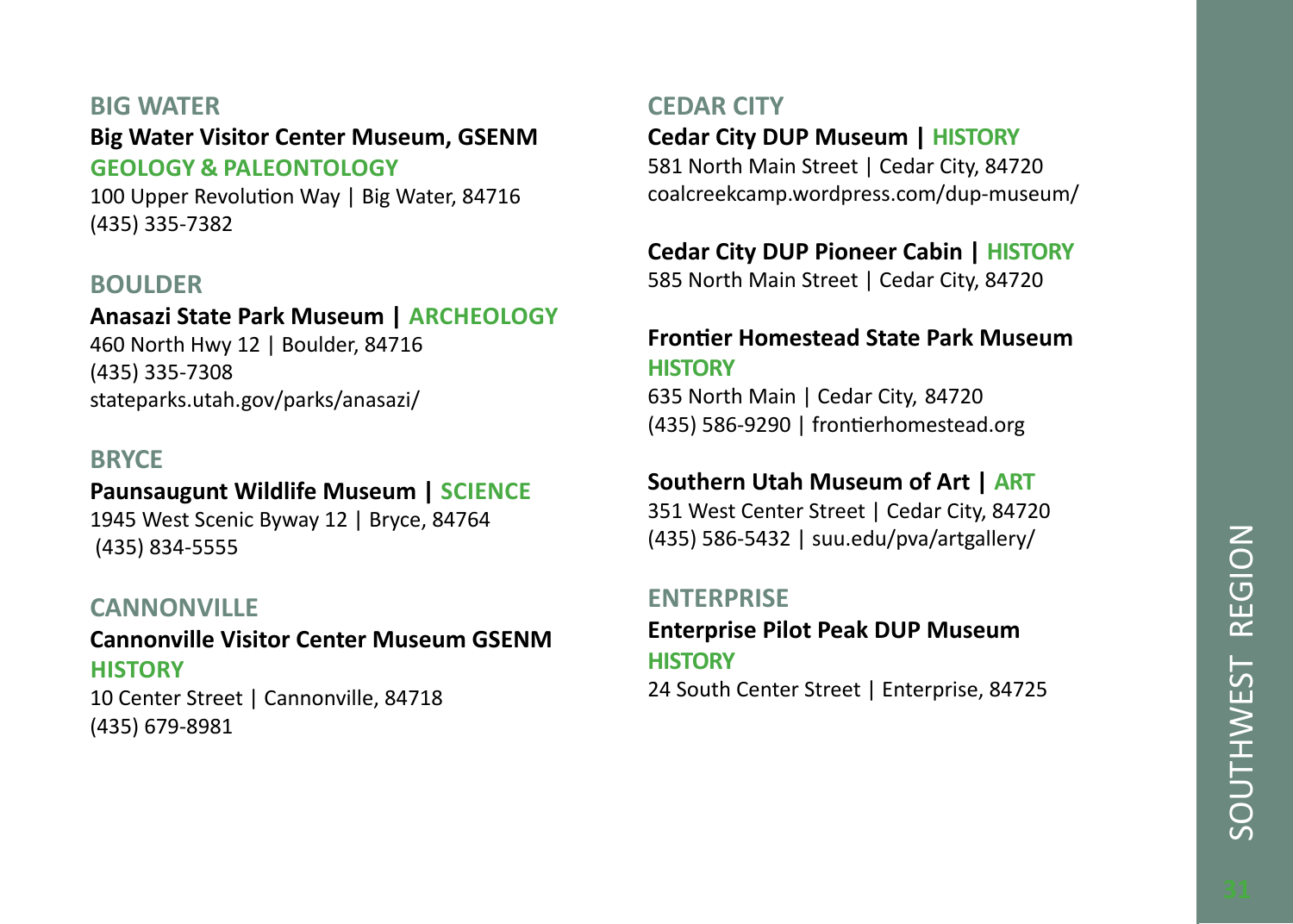#### **ESCALANTE**

**Escalante Center | GEOLOGY & PALEONTOLOGY**

60 West Main Street | Escalante, 84726 (435) 826-4660

**Escalante DUP Museum | HISTORY**

30 West Center | Escalante, 84726

**Escalante Interagency Visitor Center Museum, GSENM | HISTORY** 755 West Main | Escalante, 84726

**HATCH Hatch DUP Museum | HISTORY** 71 West Center Street | Hatch, 84735

#### **HURRICANE**

**Hurricane Valley Heritage Park Pioneer Museum HISTORY** 35 West State Street | Hurricane, 84737 (435) 635-3245

#### **KANAB**

**Kanab Heritage Museum | HISTORY** 115 South Main Street | Kanab, 84741 (435) 644-1852 | kanabheritage.com

**Little Hollywood Movie Museum | HISTORY**

297 West Center Street | Kanab, 84741 (435) 644-5337 | frontiermovietown.com

#### **LEEDS**

**Silver Reef Museum | HISTORY** 1903 Wells Fargo Road | Leeds, 84746 (435) 632-1733 | wchsutah.org/museums/silver-reef-museum.htm

#### **MT. CARMEL**

**Thunderbird Foundation for the Arts | ART** Hwy 89 - Mile Marker 84 | Mt Carmel, 84755 (801) 598-0376 | thunderbirdfoundation.com

#### **ORDERVILLE**

**Orderville Kane County DUP Museum HISTORY** 100 East State Street | Orderville, 84758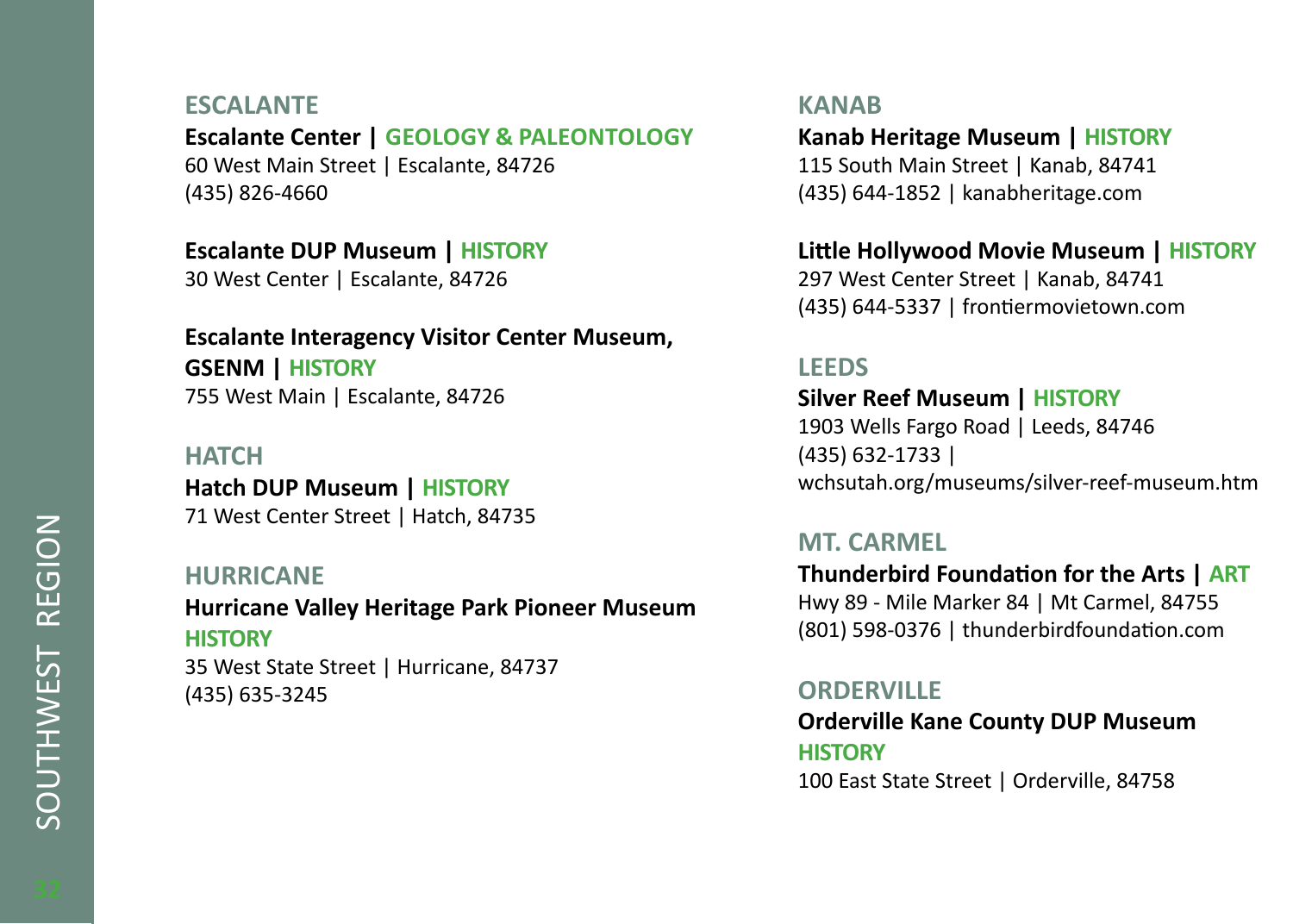**PANGUITCH Panguitch DUP Museum | HISTORY** 105 East Center Street | Panguitch, 84759

#### **PAROWAN**

## **Old Rock Church Museum - Parowan DUP HISTORY**

90 South Main | Parowan, 84761 kaneutah.com/museums.htm

## **SANTA CLARA**

#### **Samuel R. Knight Santa Clara History Society Museum | HISTORY** 2603 Santa Clara Drive | Santa Clara, 84765 (435) 879-5297

wchsutah.org/museums/santa-clara-museum.php

## **SPRINGDALE**

#### **Zion Human History Museum | HISTORY**

Zion National Park | Springdale, 84767 (435) 772-3256 nps.gov/zion/historyculture/zion-human-history -museum.htm

## **ST. GEORGE**

## **Brigham Young Winter Home | HISTORY**

67 West 200 North | St George, 84770 (435) 673-2517 lds.org/locations/brigham-young-winter-home

#### **Dixie State University Sears Art Museum | ART**

155 South University Avenue | St George, 84770 (435) 652-7905 | dixieculturalarts.com

## **Jacob Hamblin Home | HISTORIC SITE**

490 South 300 East | St George, 84770 (435) 673-2161 lds.org/locations/jacob-hamblin-home

### **McQuarrie Memorial Pioneer DUP Museum HISTORY** 145 North 100 East | St. George, 84770

## **St George Art Museum | ART**

47 East 200 North | St George, 84770 (435) 627-4525 | sgcity.org/artmuseum

#### **St. George Children's Museum | CHILDREN'S** 86 South Main Street | St George, 84770 (435) 986-4000 | sgchildrensmuseum.org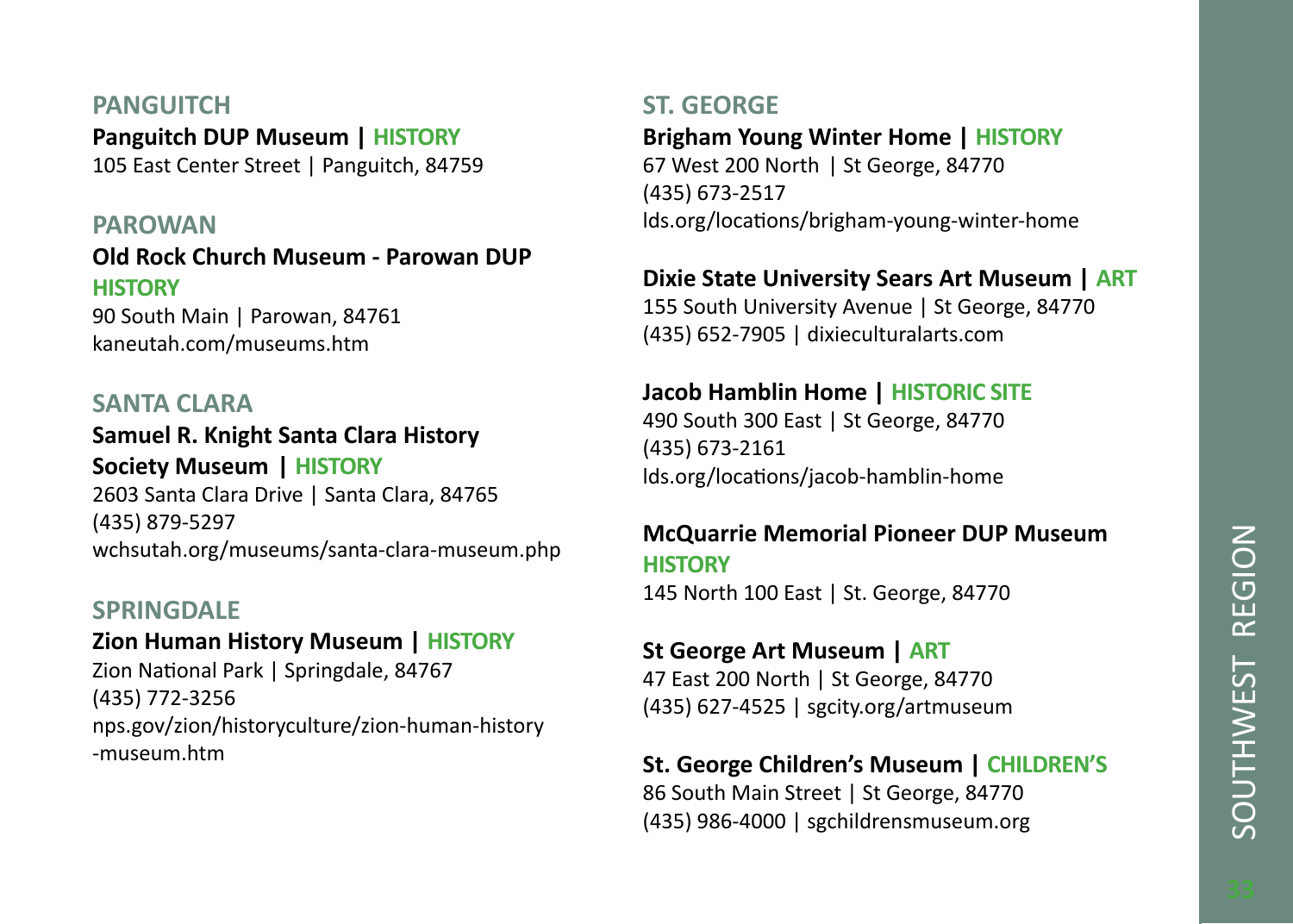#### **St George Dinosaur Discovery Site**

**GEOLOGY & PALEONTOLOGY**

2180 East Riverside Drive | St George, 84790 (435) 574-3466 | utahdinosaurs.com

#### **Utah Windmill Museum | HISTORY**

987 South River Road | St George, 84790 (435) 673-9011

#### **Rosenbruch Wildlife Museum**

#### **NATURAL HISTORY**

1835 Convention Center Drive | St George, 84790 (435) 656-0033 | rosenbruch.org

## **Western Sky Aviation Warbird Museum**

#### **AVIATION**

4196 South Airport Parkway | St George, 84790 (435) 669-0655 | westernskywarbirds.org

#### **WASHINGTON**

**Southern Utah Air Museum | AVIATION** 400 West Telegraph | Washington, 84780 (435) 656-8292

#### **Washington City Historical Society Museum HISTORY**

2651 Washington Fields Road | Washington, 84780 (435) 275-7409 | wchsutah.org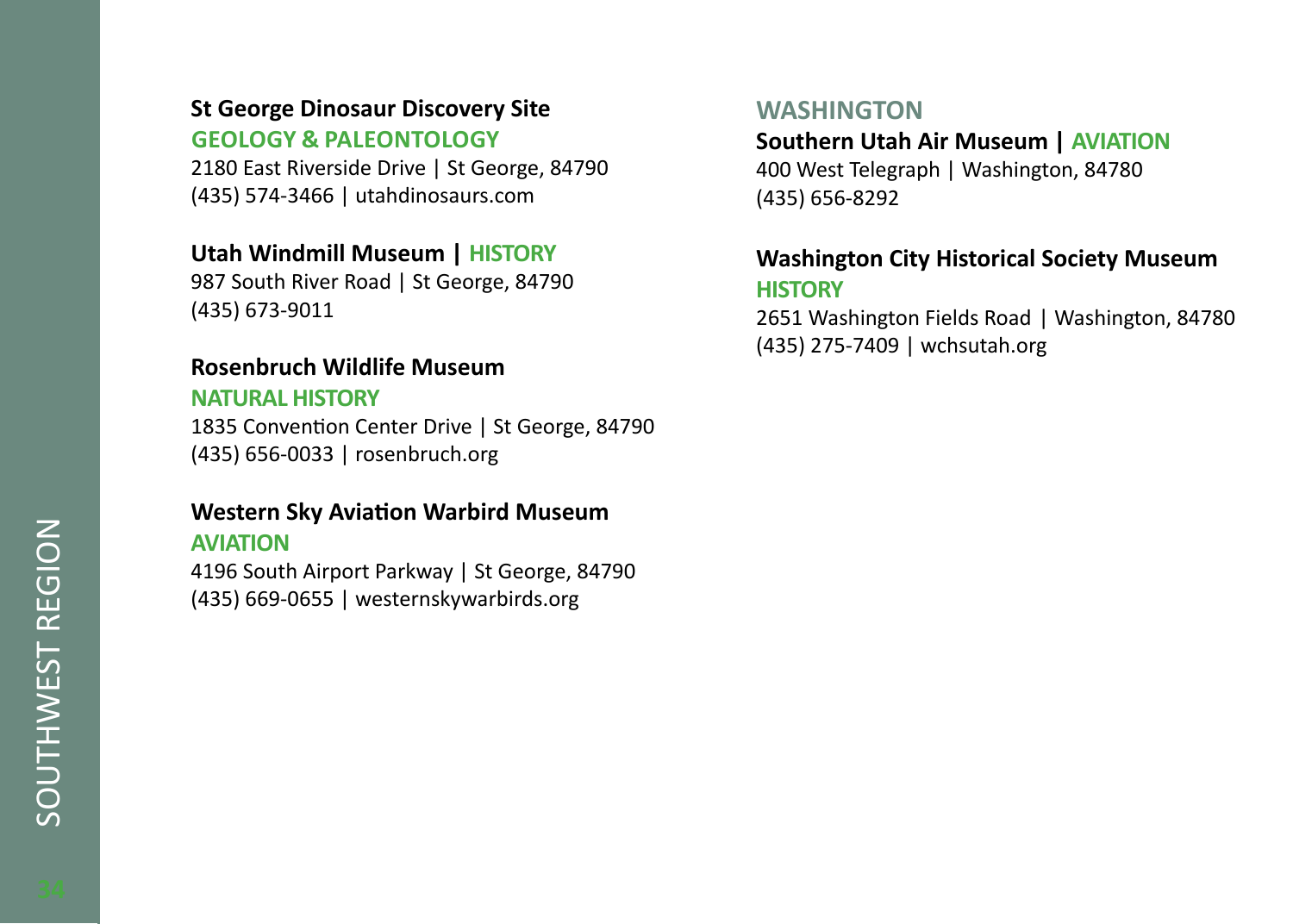Frontier Homestead State Park, Cedar City

**RE Welcome &** 

**STATE PARK** 

HO

TEA